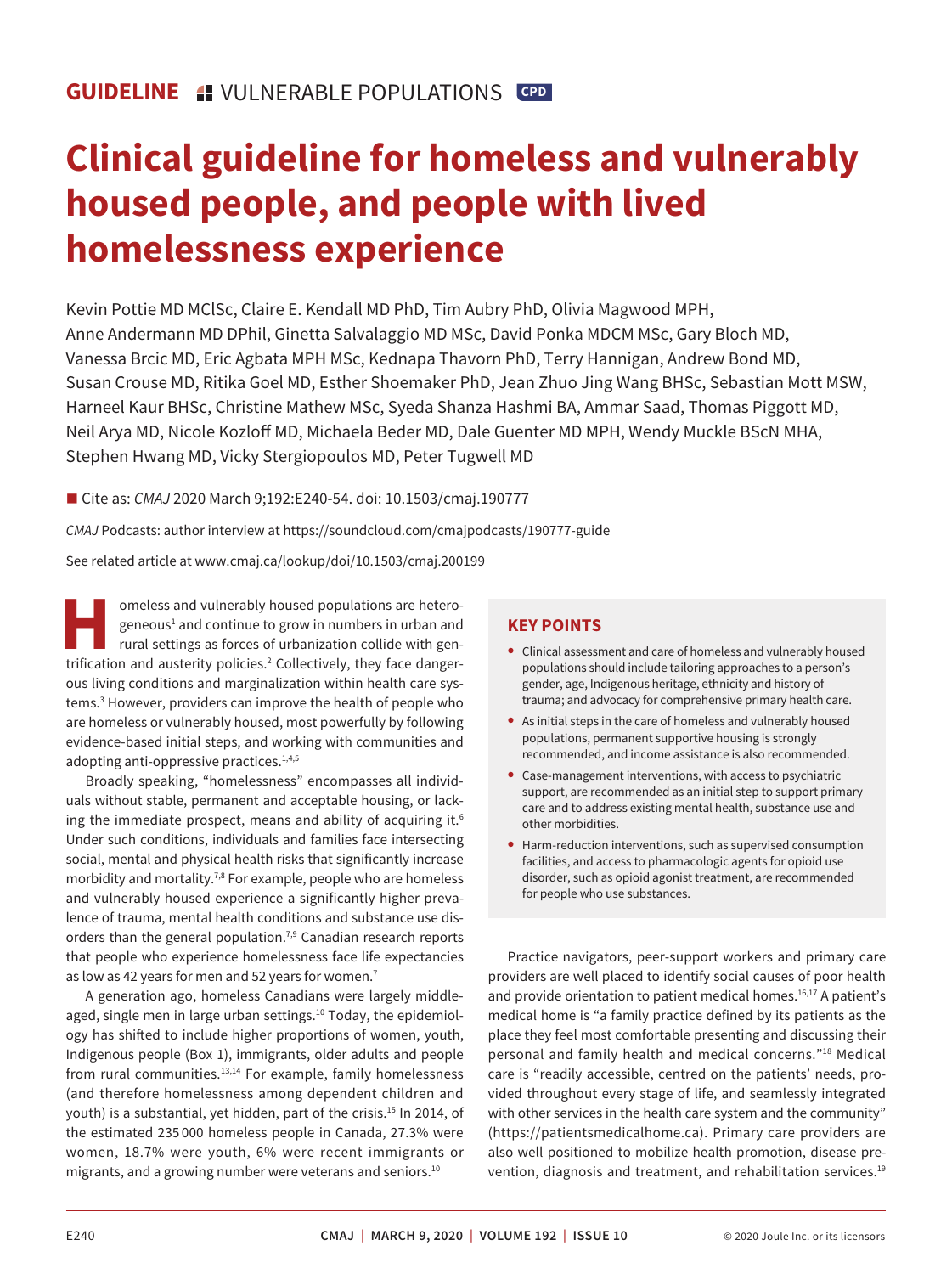#### **Box 1: Indigenous homelessness**

**Indigenous homelessness** is a term used to describe First Nations, Métis and Inuit individuals, families or communities who lack stable, permanent and appropriate housing, or the immediate prospects, means or ability to acquire such housing. However, this term must be interpreted through an Indigenous lens to understand the factors contributing to this condition. These factors include individuals, families and communities isolated from their relationships to land, water, place, family, kin, each other, animals, cultures, languages and identities as well as the legacy of colonialism and genocide. $11$  It is estimated that urban Indigenous people are 8 times more likely to experience homelessness than the general population.<sup>11,12</sup>

However, the social and health resources available to homeless and vulnerably housed people may vary based on geographic setting, municipal resources, housing coordination, and patients' mental health and substance use–related care needs. In addition, many physical and mental health disorders remain undiagnosed or inconsistently treated because of missed opportunities for care, patient mistrust of the health care system or limited access to health services[.3](#page-10-2) 

Homeless and vulnerably housed people can benefit from timely and efective health, addiction and social interventions. Our guideline provides initial steps for practice, policy and future research, and is intended to build collaboration among clinicians, public health providers and allied health providers. Values such as trauma-informed and patient-centred care, and dignity are needed to foster trust and develop sustainable therapeutic relationships with homeless and vulnerably housed people.<sup>20,21</sup>

# **Scope**

 guideline addresses upstream social and health needs (i.e., hous-The purpose of this clinical practice guideline is to inform providers and community organizations of the initial priority steps and efective interventions for homeless and vulnerably housed people. The ing), as well as downstream health-related consequences of inadequate housing. The target audiences are health providers, policymakers, public health practitioners and researchers.

 Our guideline does not aim to address all conditions associated with homelessness, nor does it aim to discuss in depth the many etiologies of homelessness, such as childhood trauma, the housing market, or the root causes of low social assistance rates and economic inequality. Rather, this guideline aims to reframe providers' approach toward upstream interventions that can prevent, treat and work toward ending the morbidity and mortality associated with homelessness.

A parallel set of Indigenous-specific clinical guidelines is currently being developed by an independent, Indigenous-led team[.22](#page-10-17) This process recognizes the distinct rights of Indigenous Peoples, including the right to develop and strengthen their own economies, social and political institutions; the direct links between historic and ongoing colonial policies and Indigenous homelessness; and the need for Indigenous leadership and participation in research that is about Indigenous Peoples.

# **Recommendations**

The steering committee and guideline panel members developed and approved recommendations to improve social and health outcomes for homeless and vulnerably housed people. The order of these recommendations highlights priority steps for homeless health care. We list a summary of the recommendations in Table 1 and we present our list of good practice statements in Table 2. These good practice statements are based on indirect evidence and support the delivery of the recommendations.

The methods used to develop the recommendations are described later in this document. A summary of how to use this guideline is available in Box 2.

## **Permanent supportive housing**

- *Identify homelessness or housing vulnerability and willingness to consider housing interventions.*
- *Ensure access of homeless or vulnerably housed individuals to local housing coordinator or case manager (i.e., call 211 or via a social worker) for immediate link to permanent supportive housing and/or coordinated access system (moderate certainty, strong recommendation).*

#### **Evidence summary**

Our systematic review (Tim Aubry, University of Ottawa, Ottawa, Ont.: unpublished data, 2020) identified 14 trials on permanent supportive housing (PSH).<sup>30-[43](#page-10-19)</sup> Several trials across Canada and the United States showed that PSH initiatives house participants more rapidly compared with usual services (73 v. 220 d; adjusted absolute difference 146.4, 95% confidence interval [CI] 118.0 to 174.9);<sup>30</sup> increase the number of people who maintain stable housing at 2 years (pooled odds ratio [OR] 3.58, 95% CI 2.36 to 5.43);<sup>30,40</sup> and significantly increase the percentage of days spent stably housed[.41](#page-10-21) No trials showed a significant improvement in mental health symptoms compared with standard care.<sup>30,[31](#page-10-22),[33](#page-10-23)[,34](#page-10-24)[,41](#page-10-21),42</sup> Two studies found that the mental health of PSH participants did not improve as much as that of usual care participants (e.g., mean difference -0.49, 95% CI -0.85 to -0.12).<sup>30,31</sup>

The At Home/Chez Soi trial showed small improvements in quality of life for high-needs (adjusted standardized mean diference 0.15, 95% CI 0.04 to 0.24 $30$  and moderate-needs (mean difference 4.37, 95% CI 1.60 to 7.14) homeless participants in patients receiving PSH.<sup>41</sup> Youth receiving PSH saw larger improvements in their quality of life during the first 6 months (mean diference 9.30, 95% CI 1.35 to 17.24), which diminished over time (mean diference 7.29, 95% CI –1.61 to 16.18).<sup>44</sup> No trials showed a significant improvement in substance use compared with standard care.<sup>30,[33,](#page-10-23)41-[43](#page-10-19)</sup> Most trials reported no effect of PSH on acute care outcomes (e.g., number of emergency department visits and percentage of participants admitted to hospital).<sup>[30,](#page-10-18)41</sup> However, 2 trials suggest that PSH participants had lower rates of hospital admission (rate reductions of 29%, 95% CI 10 to 44) and time in hospital (e.g., mean difference  $-31$ , 95% CI  $-48$  to  $-14$ ).<sup>34[,38,](#page-10-27)[45](#page-10-26)</sup> One trial found no efect of PSH on job tenure, hours of work per week or hourly wage compared with standard care.<sup>46</sup> Participants receiving PSH may have increased odds of employment, but this depends on the severity of participant needs.<sup>46</sup> One trial found no effect on income outcomes.<sup>46</sup>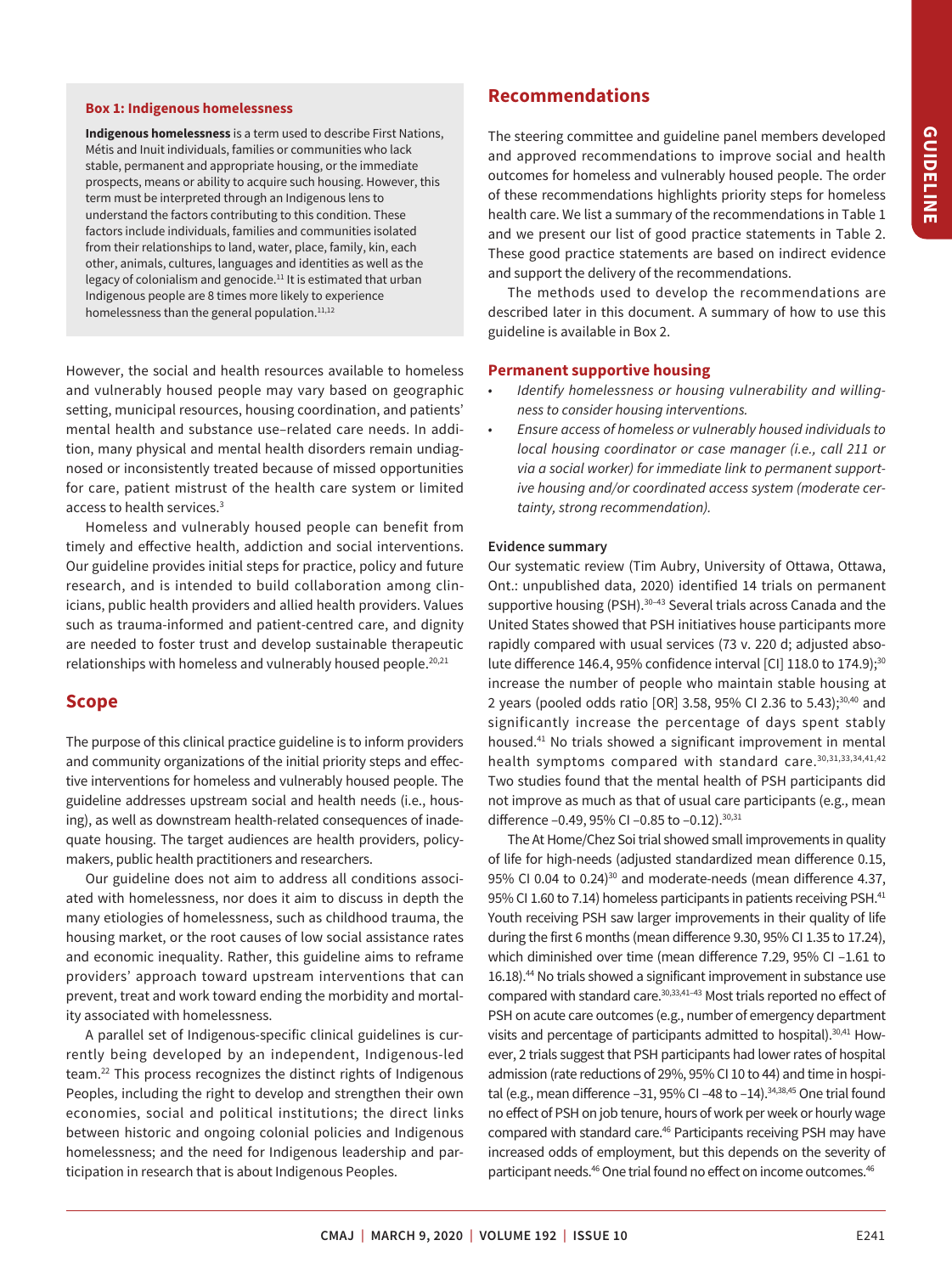| Table 1: Summary of evidence-based recommendations                                                                                                                                                                                                                                                                                                                                                                                                                                                                                                                                                                                                                                                        |                                                    |
|-----------------------------------------------------------------------------------------------------------------------------------------------------------------------------------------------------------------------------------------------------------------------------------------------------------------------------------------------------------------------------------------------------------------------------------------------------------------------------------------------------------------------------------------------------------------------------------------------------------------------------------------------------------------------------------------------------------|----------------------------------------------------|
| <b>Recommendations and clinical considerations</b>                                                                                                                                                                                                                                                                                                                                                                                                                                                                                                                                                                                                                                                        | Grade rating*                                      |
| Recommendation 1: A homeless or vulnerably housed person                                                                                                                                                                                                                                                                                                                                                                                                                                                                                                                                                                                                                                                  | Moderate certainty<br>$\oplus \oplus \oplus \odot$ |
| • Identify homelessness or housing vulnerability and willingness to consider housing interventions.<br>• Ensure access for homeless or vulnerably housed individuals to local housing coordinator or case manager (i.e., call<br>211 or via a social worker) for immediate link to permanent supportive housing and coordinated access system.<br>Clinical considerations: Many jurisdictions will provide alternative housing services for specific marginalized<br>populations, for example, Indigenous people, women and families, youth, those who identify as LGBTQ2+, those<br>with disabilities, refugees and migrants.                                                                            | Strong recommendation                              |
| Recommendation 2: A homeless or vulnerably housed person with experience of poverty, income instability or<br>living in a low-income household                                                                                                                                                                                                                                                                                                                                                                                                                                                                                                                                                            | Low certainty<br>$\oplus$ $\oplus$ OO              |
| · Identify income insecurity.<br>• Assist individuals with income insecurity to identify income-support resources and access income.<br>Clinical considerations: Consult poverty screening tools when needed (e.g., https://cep.health/clinical-products<br>/poverty-a-clinical-tool-for-primary-care-providers).                                                                                                                                                                                                                                                                                                                                                                                         | Conditional recommendation                         |
| Recommendation 3: A homeless or vulnerably housed person with multiple comorbid or complex health needs<br>(including mental illness and/or substance use)                                                                                                                                                                                                                                                                                                                                                                                                                                                                                                                                                | Low certainty<br>$\oplus$ $\oplus$ OO              |
| · Identify history of severe mental illness, such as psychotic or mood and anxiety disorders, associated with<br>substantial disability, substance use, or multiple/complex health needs.<br>• Ensure access to local community mental health programs, psychiatric services for assessment, and linkage to<br>intensive case management, assertive community treatment or critical time intervention where available.<br><b>Clinical considerations:</b> Call 211 or consult primary care providers, social workers or case managers familiar<br>with local access points and less intensive community mental health programs.                                                                           | Conditional recommendation                         |
| <b>Recommendation 4:</b> A homeless or vulnerably housed person currently using opioids                                                                                                                                                                                                                                                                                                                                                                                                                                                                                                                                                                                                                   | Very low certainty<br>$\bigoplus$                  |
| · Identify opioid use disorder.<br>• Ensure access within primary care or via an addiction specialist to opioid agonist therapy (OAT), potentially in<br>collaboration with a public health or community health centre for linkage to pharmacologic interventions.<br>Clinical considerations: Encourage all patients taking opioid medication to have a naloxone kit. Though barriers<br>to prescribing methadone and buprenorphine remain, be aware of new regulations that aim to facilitate OAT<br>access and options in your jurisdiction, in particular for buprenorphine.                                                                                                                          | Conditional recommendation                         |
| Recommendation 5: A homeless or vulnerably housed person with substance use disorder                                                                                                                                                                                                                                                                                                                                                                                                                                                                                                                                                                                                                      | Very low certainty<br>$\bigoplus$ OOO              |
| · Identify, during history or physical examination, problematic substance use, including alcohol or other drugs.<br>• Identify the most appropriate approach, or refer to local addiction and harm-reduction/prevention services<br>(e.g., supervised consumption facilities, managed alcohol programs) via appropriate local resources such as<br>public health or community health centre or local community services centre.<br>Clinical considerations: In case of active opioid use disorder, facilitate patient access to OAT. Patients should be<br>made aware of supervised consumption facility locations (Appendix 1, available at www.cmaj.ca/lookup/suppl/<br>doi:10.1503/cmaj.190777/-/DC1). | Conditional recommendation                         |
| Note: LGBTQ2+ = lesbian, gay, bisexual, transgender, questioning and two-spirited.<br>*See Box 2 for definitions.                                                                                                                                                                                                                                                                                                                                                                                                                                                                                                                                                                                         |                                                    |

†211 is a special abbreviated telephone number reserved in Canada and the United States as an easy-to-remember 3-digit telephone number meant to provide information and referrals to health, human and social service organizations.

The certainty of the evidence was rated moderate, because blinding of participants and personnel was not feasible in any of the trials we examined as a result of the nature of the intervention. Furthermore, several trials did not employ allocation concealment or blinding of outcome-assessment procedures, which could introduce high risks of detection and performance biases.

# **Income assistance**

- *Identify income insecurity.*
- *Assist individuals with income insecurity to identify incomesupport resources and access income (low certainty, conditional recommendation).*

# **Evidence summary**

We identified 10 trials on income-assistance interventions, including rental assistance, $47-56$  financial empowerment, $47$  social enterprise interventions,<sup>48</sup> individual placement and support,<sup>48,54</sup> and compensated work therapy.<sup>52</sup> Our systematic review showed the benefit that income-assistance interventions have on housing stability (Gary Bloch, University of Toronto, Toronto, Ont., and Vanessa Brcic, University of British Columbia, Vancouver, BC: unpublished data, 2020).

Rental assistance increased the likelihood of being stably housed (OR 4.60, 95% CI 3.10 to 6.83).<sup>56</sup> Rental assistance combined with case management increased the number of days in stable housing per 90-day period compared with case management alone (mean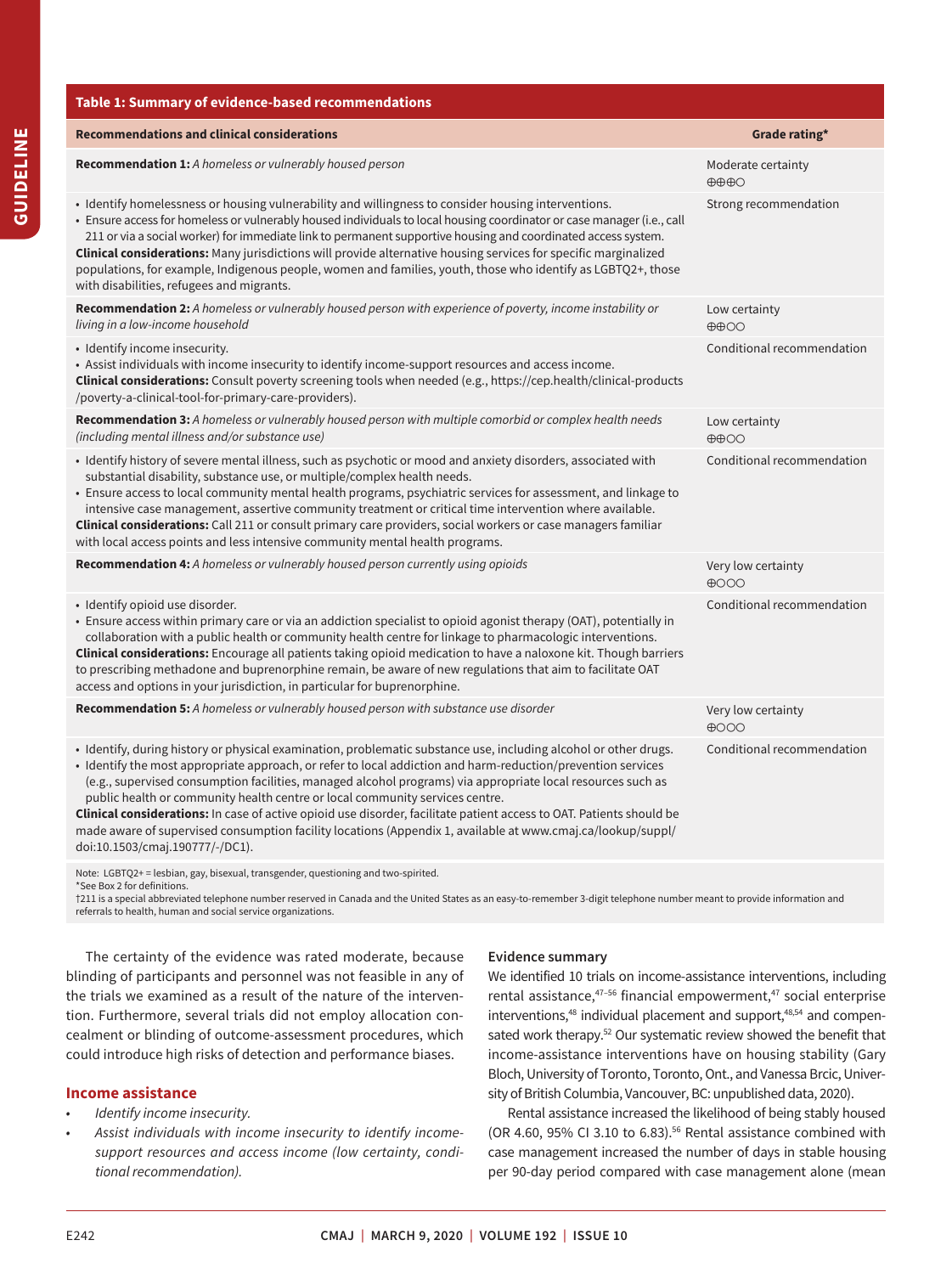# **Table 2: Good practice statements to support delivery of care**

| <b>Good practice statement</b>                                                                                                                                                   | Indirect<br>evidence<br>(reference) |
|----------------------------------------------------------------------------------------------------------------------------------------------------------------------------------|-------------------------------------|
| 1. Homeless and vulnerably housed populations<br>should receive trauma-informed and person-<br>centred care.                                                                     | $23 - 26$                           |
| 2. Homeless and vulnerably housed populations<br>should be linked to comprehensive primary<br>care to facilitate the management of multiple<br>health and social needs.          | 27                                  |
| 3. Providers should collaborate with public health<br>and community organizations to ensure<br>programs are accessible and resources<br>appropriate to meet local patient needs. | 28,29                               |

## **Box 2: How to use and understand this GRADE guideline (www.gradeworkinggroup.org)**

This guideline supplies providers with evidence for decisions concerning interventions to improve health and social outcomes for people who are homeless or vulnerably housed. This guideline is not meant to replace clinical judgment. Statements about clinical considerations, values and preferences are integral parts of the recommendations meant to facilitate interpretation and implementation of the guideline. Recommendations in this guideline are categorized according to the Grading of Recommendations Assessment, Development and Evaluation (GRADE) system as strong or conditional recommendations.

recommendations represent candidates for quality-of-care criteria<br>or performance indicators. **Strong recommendations** indicate that all or almost all fully informed patients would choose the recommended course of action, and indicate to clinicians that the recommendation is appropriate for all or almost all individuals. Strong

**Conditional recommendations** indicate that most informed patients would choose the suggested course of action, but an appreciable minority would not. With conditional recommendations, clinicians should recognize that diferent choices will be appropriate for individual patients, and they should help patients arrive at a decision consistent with their values and preferences. Conditional recommendations should not be used as a basis for standards of practice (other than to mandate shared decision-making).

**Good practice statements** represent common-sense practice, are supported by indirect evidence and are associated with assumed large net benefit.

**Clinical considerations** provide practical suggestions to support implementation of the GRADE recommendation.

## **GRADE certainty ratings**

**High:** further research is very unlikely to change our confidence in the estimate of effect.

**Moderate:** further research is likely to have an important impact on the confidence in the estimate of effect and may change the estimate.

**Low:** further research is very likely to have an important impact on our confidence in the estimate of efect and is likely to change the estimate.

**Very low:** any estimate of the efect is very uncertain.

difference 8.58,  $p < 0.004$ <sup>55</sup> Compensated work therapy was found to reduce the odds of homelessness (OR 0.1, 95% CI 0.1 to 0.3).<sup>52</sup> No income interventions showed an effect on mental health outcomes[.47,](#page-10-26)[52](#page-11-3)[,55](#page-11-4)[,56](#page-11-0) 

The impact of these interventions on substance use outcomes were mixed. Provision of housing vouchers did not afect substance use over 3 years;<sup>55</sup> however, compensated work therapy showed immediate reductions in drug (reduction: –44.7%, standard error [SE] 12.8%; *p* = 0.001) and alcohol use problems (–45.4%, SE 9.4%; *p* = 0.001), as well as the number of substance use–related physical symptoms  $(-64.4\%, \text{SE } 8.0\%; p = 0.001$ .<sup>52</sup> These differences, however, tended to decline with time. No significant effects were found on overall quality-of-life, finances, health and social relations scores.

Provision of housing vouchers resulted in higher family-relations score and satisfaction, and quality of housing compared with standard care.<sup>55</sup> One trial reported that rental assistance was associated with reduced emergency department visits and time spent in hospital, but this reduction was not significantly diferent than in the comparator group.<sup>56</sup> Individual placement and support was found to improve employment rates only when there was high fidelity to the model (OR 2.42, 95% CI 1.13 to 5.16).<sup>54</sup> Financial-empowerment education and provision of housing vouchers had no efect on employment outcomes[.47](#page-10-26),[55](#page-11-4) Financial-empowerment education and individual placement and support had no effect on hourly wages.<sup>47,54</sup> Provision of housing vouchers had no effect on monthly income.<sup>55</sup>

The certainty of the evidence was rated low because several trials introduced high risk of detection and performance bias. Furthermore, 1 trial reported low consent rates of 47% and a 1:4 sampling ratio that further limited statistical power.<sup>52</sup> As well, participants in the control group wanting to enter income-assistance programs afer completing the study had incentives to underreport symptoms, which introduced high risk for measurement bias.

#### **Case management**

- *Identify history of severe mental illness, such as psychotic or mood and anxiety disorders, associated with substantial disability, substance use disorders, or multiple or complex health needs.*
- *Ensure access to local community mental health programs, psychiatric services for assessment and linkage to intensive case management, assertive community treatment or critical time intervention where available (low certainty, conditional recommendation).*

## **Evidence summary**

Our systematic review examined the efectiveness of standard case management, as well as specific intensive casemanagement interventions, such as assertive community treatment, intensive case management and critical time intervention among homeless and vulnerably housed populations and corresponding level of need (David Ponka, University of Ottawa, Ottawa, Ont.: unpublished data, 2020). We included a total of 56 citations, of which 10 trials reported on standard case management, $51,57-65$  $51,57-65$  8 trials on assertive community treatment, $66-73$ 16 trials on intensive case management<sup>74-89</sup> and 5 trials on critical time intervention.<sup>90-94</sup>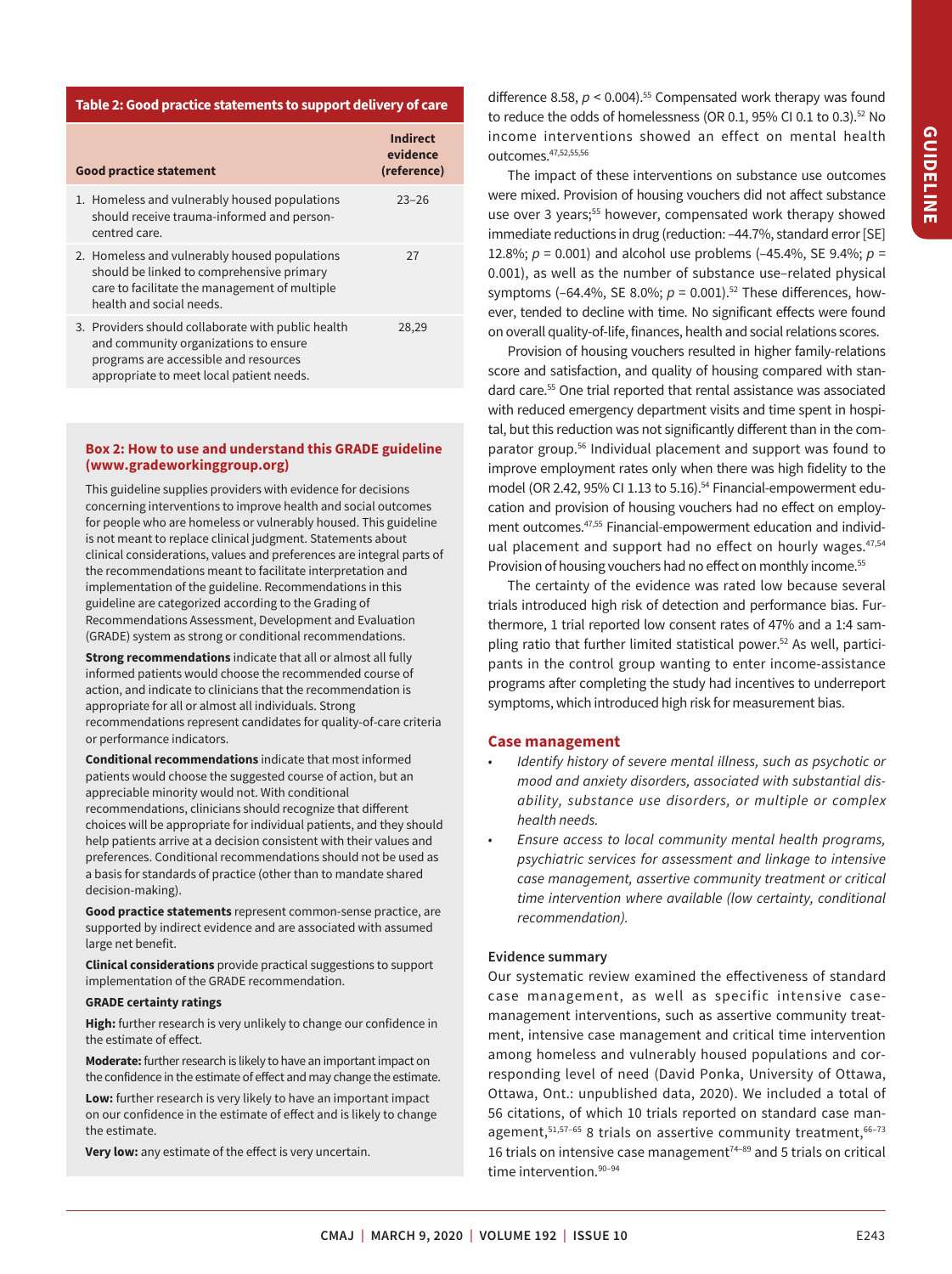lessness[,57](#page-11-6)[,62](#page-11-14)[,63](#page-11-15) an efect that diminished over time in 1 trial of a Of 10 trials on standard case management, 10 evaluated housing stability. Only 3 reported significant decreases in hometime-limited residential case management in which participants in all groups accessed substantial levels of services.<sup>57</sup> A program tailored to women reduced the odds of depression at 3 months (OR 0.38, 95% CI 0.14 to 0.99), but did not show improvements in the women's overall mental health status (mean diference 4.50, 95% CI-0.98 to 9.98).<sup>64</sup> One trial reported higher levels of hostility (*p* < 0.001) and depression symptoms (*p* < 0.05) among female participants receiving nurse-led standard case management compared with those receiving standard care.<sup>60</sup> Few studies reported on substance use, quality of life, employment or income outcomes.

 health outcomes, including psychiatric symptoms, substance Findings of assertive community treatment on housingstability, quality-of-life and hospital-admission outcomes are mixed. Two trials found that participants receiving the treatment reported fewer days homeless  $(p < 0.01)^{71}$  and more days in community housing ( $p = 0.006$ ),<sup>70</sup> whereas 2 trials reported no effect on episodes of homelessness or number of days homeless.<sup>66,73</sup> Further, these interventions showed an added benefit in reducing the number of participants admitted to hospital (mean diference –8.6, *p* < 0.05) and with visits to the emergency department (mean difference  $-1.2$ ,  $p = 0.009$ ).<sup>67</sup> Most trials of assertive community treatment reported no significant diferences in mental use, or income-related outcomes between the treatment and control groups.

Intensive case management reduced the number of days homeless (pooled standardized mean diference –0.22, 95% CI –0.40 to –0.03), but not the number of days spent in stable housing[.78,](#page-11-20)[80](#page-11-21)[,89](#page-11-11) In most studies, there was no major improvement in psychological symptoms between the treatment and control groups. However, 1 trial reported significantly greater reductions in anxiety, depression and thought disturbances after 24 months (mean diference change from baseline –0.32, *p* = 0.007), as well as improved life satisfaction (mean difference 1.23,  $p = 0.001$ ) using intensive case management.<sup>86</sup> One trial reported no significant difference in quality of life.<sup>83</sup> Findings on substance use were mixed. Six of the 10 trials reported that intensive case management was associated with improvements in substance use behaviours[.74,](#page-11-10)[78,](#page-11-20)[82](#page-11-24),[84](#page-11-25)[,87](#page-11-26)[,88](#page-11-27) Participants receiving intensive case management reported fewer visits to the emergency department (mean diference 19%, *p* < 0.05) but did not have shorter hospital stays compared with control groups.<sup>85</sup> Intensive case management had no efect on the number of days of employment, or on income received from employment; however, income received by participants through public assistance increased (e.g., mean difference 89, 95% CI 8 to 170).<sup>78,85</sup>

 critical time intervention showed significant improvements in Critical time intervention was beneficial in reducing the number of homeless nights (mean diference –591, *p* < 0.001) and the odds of homelessness (OR 0.23, 95% CI 0.06 to 0.90) during the final 18 weeks of follow-up. $91$  Participants receiving the treatment were rehoused sooner than those receiving standard care,<sup>95</sup> but did not spend more days rehoused.<sup>90</sup> Adults receiving psychological symptoms (mean diference –0.14, 95% CI –0.29 to 0.01).<sup>90</sup> However, findings for children's mental health were mixed: children aged 1.5–5 years showed improvements in internalizing (β coeficient –3.65, 95% CI –5.61 to –1.68) and externalizing behaviours ( $β$  coefficient -3.12, 95% CI -5.37 to -0.86), whereas changes for children aged 6–10 years and 11–16 years were not significant.<sup>93</sup> There were no significant effects of critical time intervention on substance-use,<sup>[90](#page-11-12)</sup> quality-of-life<sup>90,[92](#page-11-31)</sup> or income-related outcomes.<sup>96</sup> Two trials reported mixed findings on hospital admission outcomes; in 1 study, allocation to critical time intervention was associated with reduced odds of hospital admission (OR 0.11, 95% CI 0.01 to 0.96) and total number of nights in hospital ( $p < 0.05$ ) in the final 18 weeks of the trial.<sup>97</sup> However, another study reported a greater total number of nights in hospital for the treatment group compared with usual care (1171 v. 912).<sup>98</sup>

The certainty of the evidence was rated low because several trials introduced high risk of detection and performance bias.

## **Opioid agonist therapy**

- *Identify opioid use disorder.*
- *Ensure access to opioid agonist therapy in primary care or by referral to an addiction specialist, potentially in collaboration with public health or community health centre for linkage to pharmacologic interventions (low certainty, conditional recommendation).*

#### **Evidence summary**

We conducted a review of systematic reviews on pharmalogic interventions for opioid use disorder.<sup>99</sup> Twenty-four reviews, which included 352 unique primary studies, reported on pharmacologic interventions for opioid use disorder among general populations.[100–](#page-12-3)[123](#page-12-4) We expanded our inclusion criteria to general populations, aware that most studies among "general populations" had a large representation of homeless populations in their samples. We did not identify any substantial reason to believe that the mechanisms of action of our interventions of interest would differ between homeless populations who use substances and the general population of people who use substances. Reviews on pharmacologic interventions reported on the use of methadone, buprenorphine, diacetylmorphine (heroin), levo-α-acetylmethadol, slow-release oral morphine and hydromorphone for treatment of opioid use disorder.

We found pooled all-cause mortality rates of 36.1 and 11.3 per 1000 person years for participants out of and in methadone maintenance therapy, respectively (rate ratio 3.20, 95% CI 2.65 to 3.86), and mortality rates of 9.5 per 1000 person years for those not receiving buprenorphine maintenance therapy compared with 4.3 per 1000 person years among those receiving the therapy (rate ratio 2.20, 95% CI 1.34 to 3.61).<sup>116</sup> Overdose-specific mortality rates were similarly affected, with pooled overdose mortality rates of 12.7 and 2.6 per 1000 person years for participants out of and in methadone maintenance therapy, and rates of 4.6 and 1.4 per 1000 person years out of and in buprenorphine maintenance therapy.[116](#page-12-5) Compared with nonpharmacologic approaches, methadone maintenance therapy had no significant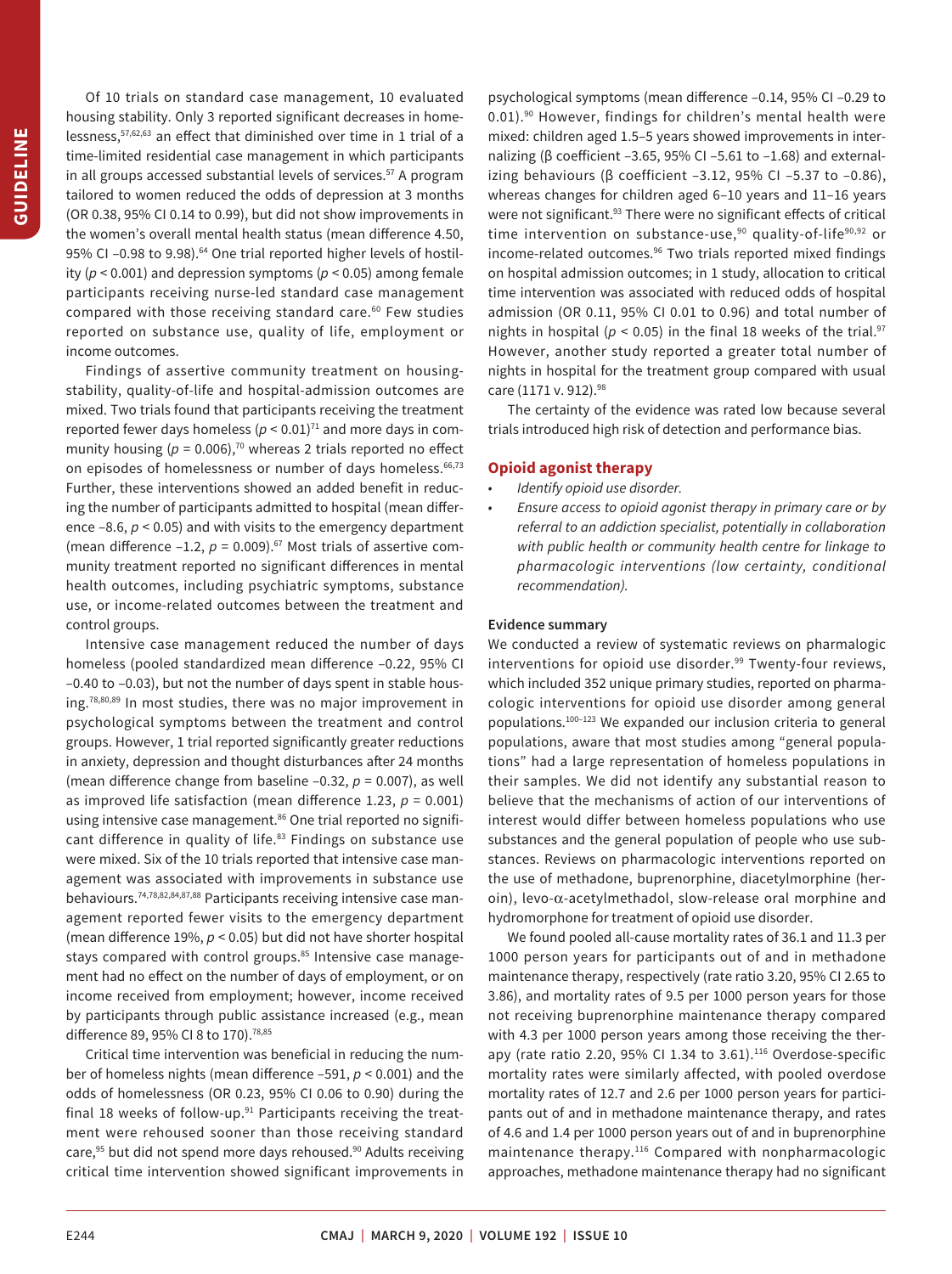effect on mortality (relative risk 0.48, 95% CI 0.10 to 2.39).<sup>110</sup> With respect to morbidity, pharmacologic interventions for opioid use disorder reduced the risk of hepatitis C virus (HCV) acquisition (risk ratio 0.50, 95% CI 0.40 to 0.63)<sup>112</sup> and HIV infection.<sup>103</sup>

Adverse events were reported for all agents[.100](#page-12-3),[109](#page-12-9),[119,](#page-12-10)[122](#page-12-11) Treatment with methadone and buprenorphine was associated with reduced illicit opioid use (standardized mean diference –1.17, 95% CI-1.85 to -0.49).<sup>109</sup> Availability of buprenorphine treatment expanded access to treatment for patients unlikely to enrol in methadone clinics and facilitated earlier access for recent initiates to opioid use. $117$  The relative superiority of one pharmacologic agent over another on retention outcomes remains unclear; however, use of methadone was found to show better benefits than nonpharmacologic interventions for retention (risk ratio 4.44, 95% CI 3.26 to 6.04).<sup>110</sup>

The certainty of evidence ranged from very low to moderate, primarily because of inconsistency, high risk of bias and evidence from nonrandomized studies.

# **Harm-reduction interventions**

- *Identify problematic substance use, including alcohol or other drugs.*
- *Identify the most appropriate approach or refer to local addiction and harm reduction/prevention services (e.g., supervised consumption facilities, managed alcohol programs) via appropriate local resources, such as public health or community health centre or les centres locaux de services communautaires (low certainty, conditional recommendation).*

#### **Evidence summary**

 systematic reviews, which included 90 unique observational We conducted a review of systematic reviews on supervised consumption facilities and managed alcohol programs.<sup>99</sup> Two studies and 1 qualitative meta-synthesis reported on supervised consumption facilities.[124](#page-12-12)–[126](#page-12-13) For managed alcohol programs, 1 Cochrane review had no included studies,<sup>[127](#page-12-14)</sup> and 2 grey-literature reviews reported on 51 studies.<sup>[128,](#page-12-15)129</sup>

 ciated with a 35% decrease in the number of fatal opioid over-Establishment of supervised consumption facilities was assodoses within 500 m of the facility (from 253.8 to 165.1 deaths per 100 $000$  person years,  $p = 0.048$ ), compared with 9% in the rest of the city (Vancouver).<sup>124</sup> There were 336 reported opioid overdose reversals in 90 diferent individuals within the Vancouver facility over a 4-year period (2004-2008).<sup>125</sup> Similar protective effects were reported in Australia and Germany. Observational studies conducted in Vancouver and Sydney showed that regular use of supervised consumption facilities was associated with decreased syringe sharing (adjusted OR 0.30, 95% CI 0.11 to 0.82), syringe reuse (adjusted OR 2.04, 95% CI 1.38 to 3.01) and public-space injection (adjusted OR 2.79, 95% CI 1.93 to 3.87). $125$  These facilities mediated access to ancillary services (e.g., food and shelter) and fostered access to broader health support.<sup>125,126</sup> Attendance at supervised consumption facilities was associated with an increase in referrals to an addiction treatment centre and initiation of methadone maintenance therapy (adjusted hazard ratio 1.57, 95% CI 1.02 to 2.40).<sup>125</sup>

Evidence on supervised consumption facilities was rated very low to low, as all available evidence originated from nonrandomized studies.

There was a lack of high-quality evidence for managed alcohol programs. Few studies reported on deaths among clients of these programs.<sup>128</sup> The effects of managed alcohol programs on hepatic function are mixed, with some studies reporting improvement in hepatic laboratory markers over time, and others showing increases in alcohol-related hepatic damage;<sup>129</sup> however, this may have occurred regardless of entry into such a program. This evidence suggested that managed alcohol programs result in stabilized alcohol consumption and can facilitate engagement with medical and social services.<sup>128</sup> Clients experienced significantly fewer social, health, safety and legal harms related to alcohol consumption[.129](#page-12-16) Individuals participating in these programs had fewer hospital admissions and a 93% reduction in emergency ser-vice contacts.<sup>[128](#page-12-15)</sup> The programs also promoted improved or stabilized mental health<sup>128</sup> and medication adherence.<sup>129</sup>

# **Cost efectiveness and resource implications**

#### **Permanent supportive housing**

ratio of US\$62493 per quality-adjusted life year.<sup>136</sup> Compared We found 19 studies assessing the cost and net cost of housing interventions[.30,](#page-10-18)[41](#page-10-21),[45](#page-10-26),[130–](#page-12-18)[145](#page-12-19) In some studies, permanent supportive housing interventions were associated with increased cost to the payers, and the costs of the interventions were only partially offset by savings in medical and social services as a result of the intervention.[30](#page-10-18),[41,](#page-10-21)[131](#page-12-20)–[134,](#page-12-21)[142](#page-12-19) Six studies showed that these interven-tions saved payers money.<sup>135,[137,](#page-12-23)[139,](#page-12-24)[141](#page-12-25),144,145</sup> Four of these studies, however, employed a pre-post design.<sup>135,[139,](#page-12-24)[141](#page-12-25),145</sup> Moreover, 1 cost-utility analysis of PSH suggested that the provision of housing services was associated with increased costs and increased quality-adjusted life years, with an incremental cost-efectiveness with usual care, PSH was found to be more costly to society (net cost Can\$7868, 95% CI \$4409 to \$11 405)[.138](#page-12-27) 

#### **Income assistance**

Two studies<sup>55,146</sup> focused on the cost effectiveness of incomeassistance interventions. Rental assistance with clients receiving case-management intervention had greater annual costs compared with usual care or groups receiving only case management.[55](#page-11-4) For each additional day housed, clients who received income assistance incurred additional costs of US\$58 (95% CI \$4 to \$111) from the perspective of the payer, US\$50 (95% CI –\$17 to \$117) from the perspective of the health care system and US\$45 (95% CI –\$19 to \$108) from the societal perspective. The benefit gained from temporary financial assistance was found to outweigh its costs with a net savings of US\$20 548[.146](#page-12-19) 

#### **Case management**

Twelve publications provided evidence on cost and cost-effectiveness of case-management interventions.<sup>44,[55,](#page-11-4)[67](#page-11-19)[,69](#page-11-18)[,73,](#page-11-9)[75,](#page-11-32)[88,](#page-11-27)[96,](#page-11-13)[147](#page-13-1)-[150](#page-13-2)</sup> Findings of these studies were mixed; the total cost incurred by clients of standard case management was higher than that of clients receiving usual or standard car[e61](#page-11-33)[,88](#page-11-27) and assertive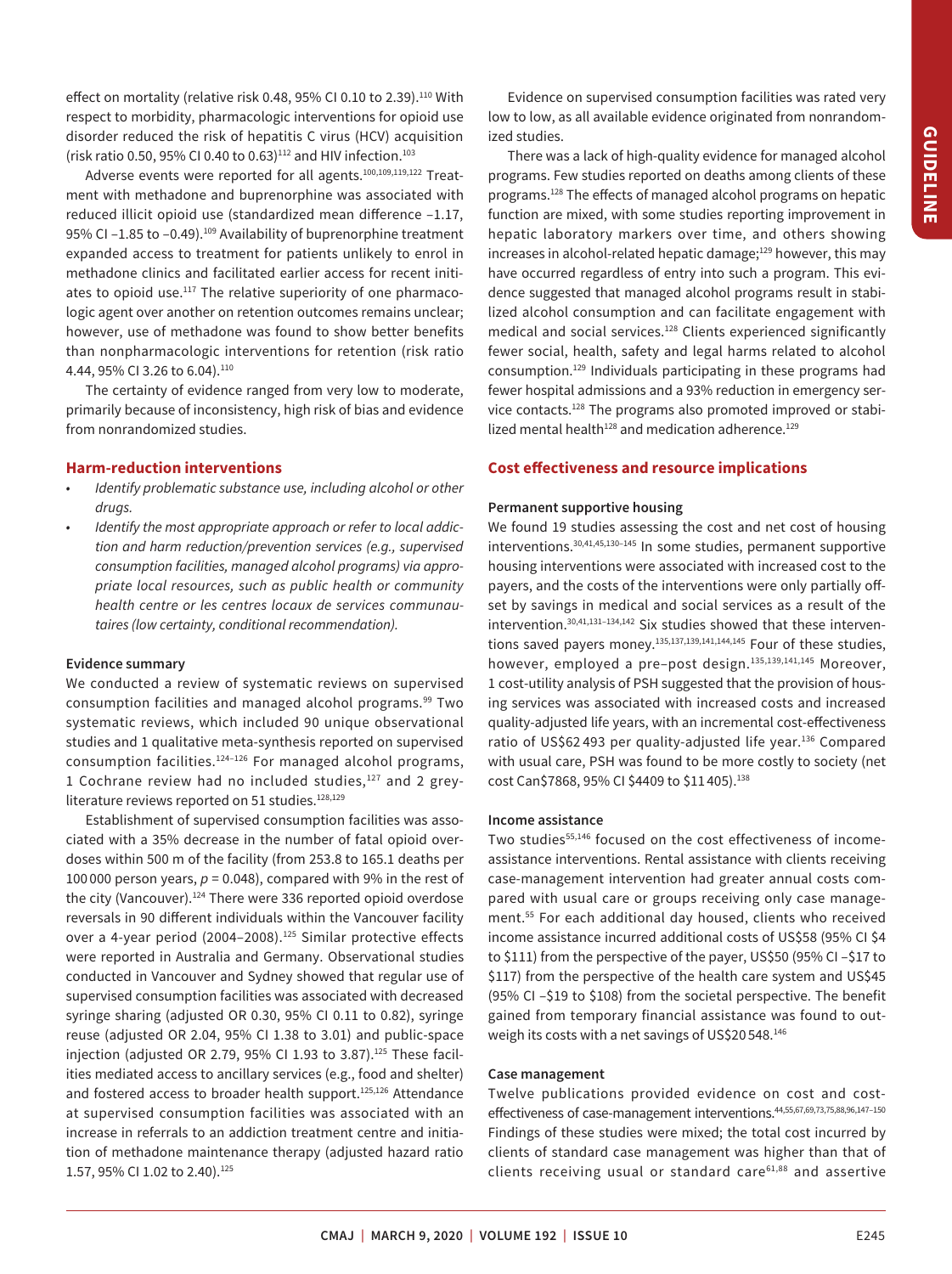community treatment,<sup>67,147</sup> but lower compared with a US clinical case-management program that included housing vouchers and intensive case management.<sup>55</sup> Cost-effectiveness studies using a societal perspective showed that standard case management was not cost effective compared with assertive community treatment for people with serious mental disorders or those with a concurrent substance-use disorder, as it was more expensive.<sup>67</sup>

For intensive case management, the cost of supporting housing with this program could be partially offset by reductions in the use of emergency shelters and temporary residences.<sup>41</sup> Intensive case management is more likely to be cost efective when all costs and benefits to society are considered.<sup>41</sup> A pre-post study showed that providing this program to high-need users of emergency departments resulted in a net hospital cost savings of US\$132 726.[150](#page-13-2) 

Assertive community treatment interventions were associ-ated with lower costs compared with usual care. 66,[67](#page-11-19),[73](#page-11-9),[148](#page-13-3)[,149](#page-13-4) We identified only 1 study on the cost effectiveness of critical time intervention that reported comparable costs (US\$52 574 v. US\$51 749) of the treatment compared with the usual services provided to men with severe mental illness[.96](#page-11-13) 

# **Interventions for substance use**

We identified 2 systematic reviews that reported findings from 6 studies in Vancouver on the cost efectiveness of supervised consumption facilities; $124,125$  $124,125$  5 of these 6 studies found the facilities to be cost effective. After consideration of facility operating costs, supervised consumption facilities saved up to Can\$6 million from averted overdose deaths and incident HIV cases. Similarly, Can\$1.8 million was saved annually from the prevention of incident HCV infection.

# **Clinical considerations**

Providers can, in partnership with directly afected communities, employ a range of navigation and advocacy tools to address the root causes of homelessness, which include poverty caused by inadequate access to social assistance, precarious work, insuficient access to quality child care, social norms that allow the propagation of violence in homes and communities, inadequate supports for patients and families living with disabilities or going through life transitions, and insuficient and poor-quality housing stock.[151](#page-13-5) In addition, providers should tailor their approach to the patient's needs and demographics, taking into account access to services, personal preferences and other illnesses.<sup>152</sup>

Providers should also recognize the social and human value of accepting homeless and vulnerably housed people into their clinical practices. The following sections provide additional evidence for underserved and marginalized populations.

#### **Women**

A scoping review of the literature on interventions for homeless women (Christine Mathew, Bruyère Research Institute, Ottawa, Ont.: unpublished data, 2020) yielded 4 systematic reviews<sup>153-[156](#page-13-8)</sup> and 9 randomized controlled trials (RCTs)<sup>[36](#page-10-28)[,60,](#page-11-17)[92](#page-11-31)[,95,](#page-11-13)[157](#page-13-9)-161</sup> that focused specifically on homeless and vulnerably housed women. Findings showed that PSH was effective in reducing the risk of intimate partner violence and improving psychological symptoms.<sup>158</sup> For women with children experiencing homelessness, priority access to permanent housing subsidies can reduce child separations and foster care placements, allowing women to maintain the integrity of their family unit[.158](#page-13-11) As well, Housing First programs for families, critical time interventions during times of crisis, and therapeutic communities are associated with lower levels of psychological distress, increased self-esteem and improved quality of life for women and their families.<sup>92[,155](#page-13-12)</sup> A gender-based analysis highlighted the importance of safety, service accessibility and empowerment among homeless women. We suggest that providers focus on patient safety, empowerment among women who have faced genderbased violence, and improve access to resources, including income, child care and other social support services.

#### **Youth**

A systematic review on youth-specific interventions reported findings from 4 systematic reviews and 18 RCTs.<sup>162</sup> Permanent supportive housing improved housing stability. As well, individual cognitive behavioural therapy has been shown to result in significant improvements in depression scores, and family-based therapies are also promising, resulting in reductions in youth substance use through restoring the family dynamic. Findings on motivational interviewing, skill building and case-management interventions were inconsistent, with some trials showing a positive impact and others not identifying significant benefits.

## **Refugee and migrant populations**

A qualitative systematic review on homeless migrants (Harneel Kaur, University of Ottawa, Ottawa, Ont.: unpublished data, 2020) identified 17 qualitative articles that focused on the experiences of homeless migrants.<sup>163-179</sup> Findings indicated that discrimination, limited language proficiency and severed social networks negatively affected homeless migrants' sense of belonging and access to social services, such as housing. However, employment opportunities provided a sense of independence and improved social integration.

# **Methods**

# **Composition of participating groups**

In preparation for the guideline, we formed the Homeless Health Research Network (https://methods.cochrane.org/equity/ [projects/homeless-health-guidelines\)](https://methods.cochrane.org/equity/projects/homeless-health-guidelines), composed of clinicians, academics, and governmental and nongovernmental stakeholders. The Homeless Health Guideline Steering Committee (K.P. [chair], C.K., T.A., A.A., G.S., G.B., D.P., E.A., V.B., V.S. and P.T.) was assembled to coordinate guideline development. Expert representation was sought from eastern and western Canada, Ontario, Quebec and the Prairie provinces for membership on the steering committee. In addition, 5 people with lived experience of homelessness (herein referred to as "community scholars"<sup>180</sup>) were recruited to participate in the guideline-development activities. A management committee (K.P., C.K. and P.T.) oversaw the participating groups and monitored competing interests.

The steering committee decided to develop a single guideline publication informed by a series of 8 systematic reviews. The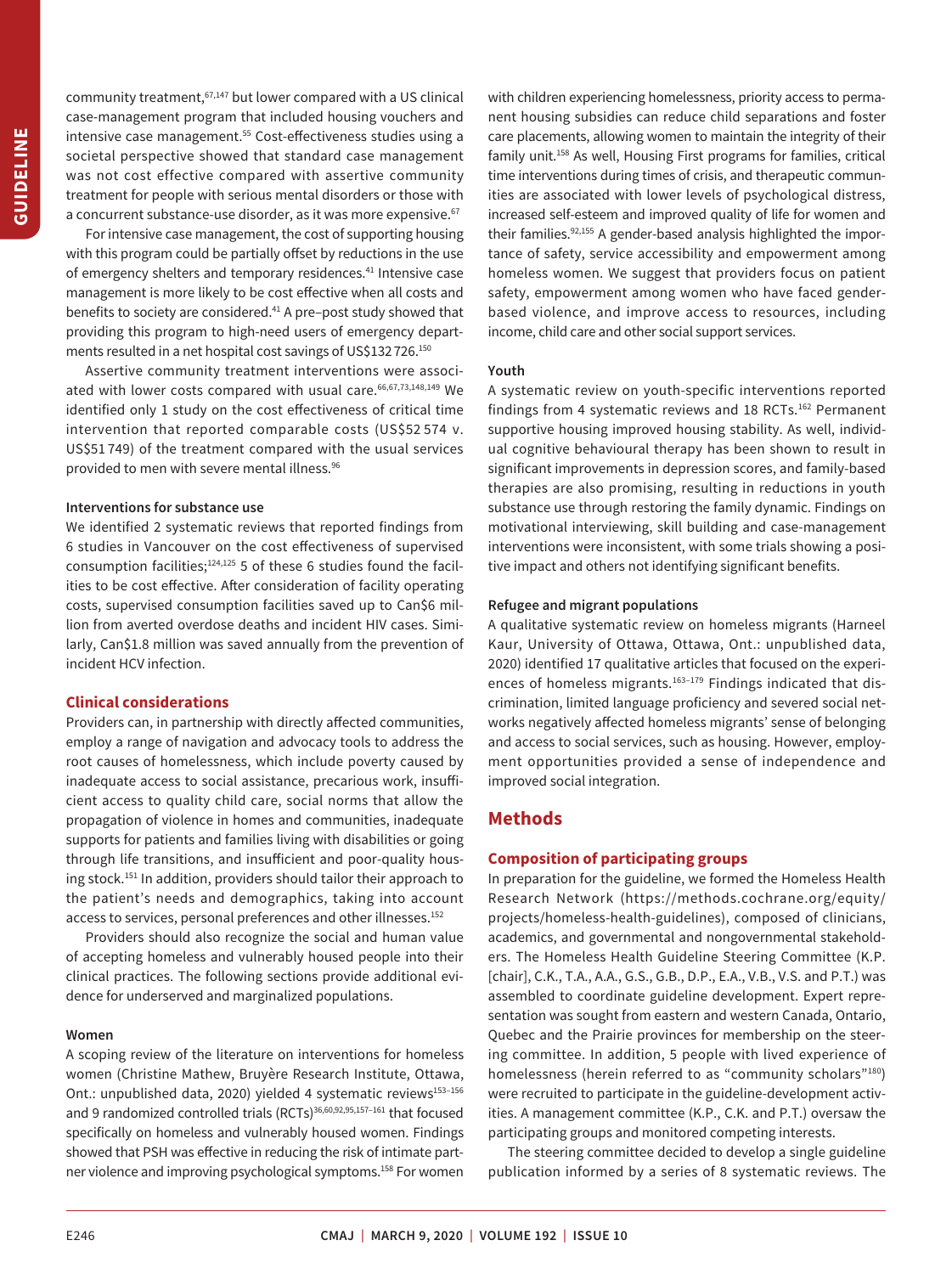steering committee assembled expert working groups to operationalize each review. Each working group consisted of clinical topic experts and community scholars who were responsible for providing contextual expertise.

The steering committee also assembled a technical team, which provided technical expertise in the conduct and presentation of systematic reviews and meta-analyses. Finally, the steering committee assembled the guideline panel, which had the responsibility to provide external review of the evidence and drafed recommendations. The panel was composed of 17 individuals, including physicians, primary care providers, internists, psychiatrists, public health professionals, people with lived experience of homelessness, medical students and medical residents. Panel members had no financial or intellectual conflicts of interest. A full membership list of the individual teams' composition is available in Appendix 2, available at www.cmaj.ca/lookup/ [suppl/doi:10.1503/cmaj.190777/-/DC1.](www.cmaj.ca/lookup/suppl/doi:10.1503/cmaj.190777/-/DC1)

## **Selection of priority topics**

We used a 3-step modified Delphi consensus method (Esther Shoemaker, Bruyère Research Institute, Ottawa, Ont.: unpublished data, 2020) to select priority health conditions for marginalized populations experiencing homelessness or vulnerable housing. Briefly, between May and June 2017, we developed and conducted a survey (in French and English), in which we asked 84 expert providers and 76 people with lived homelessness experience to rank and prioritize an initial list of needs and populations. We specifically asked participants, while answering the Delphi survey, to keep in mind 3 priority-setting criteria when considering the unique challenges of implementing health care for homeless or vulnerably housed people: value added (i.e., the opportunity for a unique and relevant contribution), reduction of unfair and preventable health inequities, and decrease in burden of illness (i.e., the number of people who may have a disease or condition). $181$ 

The initial top 4 priority needs identified were as follows: facilitating access to housing, providing mental health and addiction care, delivering care coordination and case management, and facilitating access to adequate income. The priority marginalized populations identified included Indigenous people; women and families; youth; people with acquired brain injury, or intellectual or physical disabilities; and refugees and other migrants (Esther Shoemaker, Bruyère Research Institute, Ottawa, Ont.: unpublished data, 2020). Each working group then scoped the literature using Google Scholar and PubMed to determine a list of interventions and terms relating to each of the priority-need categories. Each working group came to consensus on the final list of interventions to be included (Table 3).

## **Guideline development**

We followed the GRADE (Grading of Recommendations Assessment, Development and Evaluation) approach for the development of this clinical guideline, including the identification of clinical questions, systematic reviews of the best available evidence,

| Table 3: Descriptions of priority-need interventions      |                                                                                                                                                                                                                                                                                                                                                                                                                                                                                                                                                                                                                                                                                                                                                                                                                                                                                                                                                                                                                  |  |
|-----------------------------------------------------------|------------------------------------------------------------------------------------------------------------------------------------------------------------------------------------------------------------------------------------------------------------------------------------------------------------------------------------------------------------------------------------------------------------------------------------------------------------------------------------------------------------------------------------------------------------------------------------------------------------------------------------------------------------------------------------------------------------------------------------------------------------------------------------------------------------------------------------------------------------------------------------------------------------------------------------------------------------------------------------------------------------------|--|
| <b>Intervention</b>                                       | <b>Description</b>                                                                                                                                                                                                                                                                                                                                                                                                                                                                                                                                                                                                                                                                                                                                                                                                                                                                                                                                                                                               |  |
| Permanent supportive housing                              | Long-term housing in the community with no set preconditions for access. Housing may be paired with the<br>$\bullet$<br>provision of individualized supportive services that are tailored to participants' needs and choices,<br>including assertive community treatment and intensive case management.<br>This guideline groups the Housing First model (a homeless assistance approach that prioritizes providing<br>housing) with permanent supportive housing.                                                                                                                                                                                                                                                                                                                                                                                                                                                                                                                                               |  |
| Income assistance                                         | Benefits and programs that improve socioeconomic status. This may include assistance that directly<br>$\bullet$<br>increases income and programs that help with cost reduction of basic living necessities.<br>This guideline also groups employment programs (e.g., individual placement and support, and<br>$\bullet$<br>compensated work therapy) in this category.                                                                                                                                                                                                                                                                                                                                                                                                                                                                                                                                                                                                                                           |  |
| Case management                                           | Standard case management allows for the provision of an array of social, health care and other services<br>$\bullet$<br>with the goal of helping the client maintain good health and social relationships.<br>Intensive case management offers the support of a case manager who brokers access to an array of<br>$\bullet$<br>services. Case-management support can be available for up to 12 hours per day, 7 days a week, and each<br>case manager often has a caseload of 15-20 service users.<br>Assertive community treatment offers team-based care to individuals with severe and persistent mental<br>illness by a multidisciplinary group of health care workers in the community. This team should be available<br>24 hours per day, 7 days per week.<br>Critical time intervention supports continuity of care for service users during times of transition. Case<br>management is administered by a critical time intervention worker and is a time-limited service, usually<br>lasting 6-9 months. |  |
| Pharmacologic interventions for<br>substance use disorder | Pharmacologic interventions for opioid use disorder, including methadone, buprenorphine,<br>$\bullet$<br>diacetylmorphine, levo-a-acetylmethadol and naltrexone.<br>Pharmacologic agents for reversal of opioid overdose: opioid antagonist administered intravenously or<br>$\bullet$<br>intranasally (e.g., naloxone).                                                                                                                                                                                                                                                                                                                                                                                                                                                                                                                                                                                                                                                                                         |  |
| Harm reduction for substance<br>use disorders             | Supervised consumption facilities: facilities (stand-alone, co-located or pop-up) where people who use<br>$\bullet$<br>substances can consume preobtained substances under supervision.<br>Managed alcohol programs: shelter, medical assistance, social services and the provision of regulated<br>$\bullet$<br>alcohol to support residents with severe alcohol use disorder.                                                                                                                                                                                                                                                                                                                                                                                                                                                                                                                                                                                                                                  |  |
|                                                           |                                                                                                                                                                                                                                                                                                                                                                                                                                                                                                                                                                                                                                                                                                                                                                                                                                                                                                                                                                                                                  |  |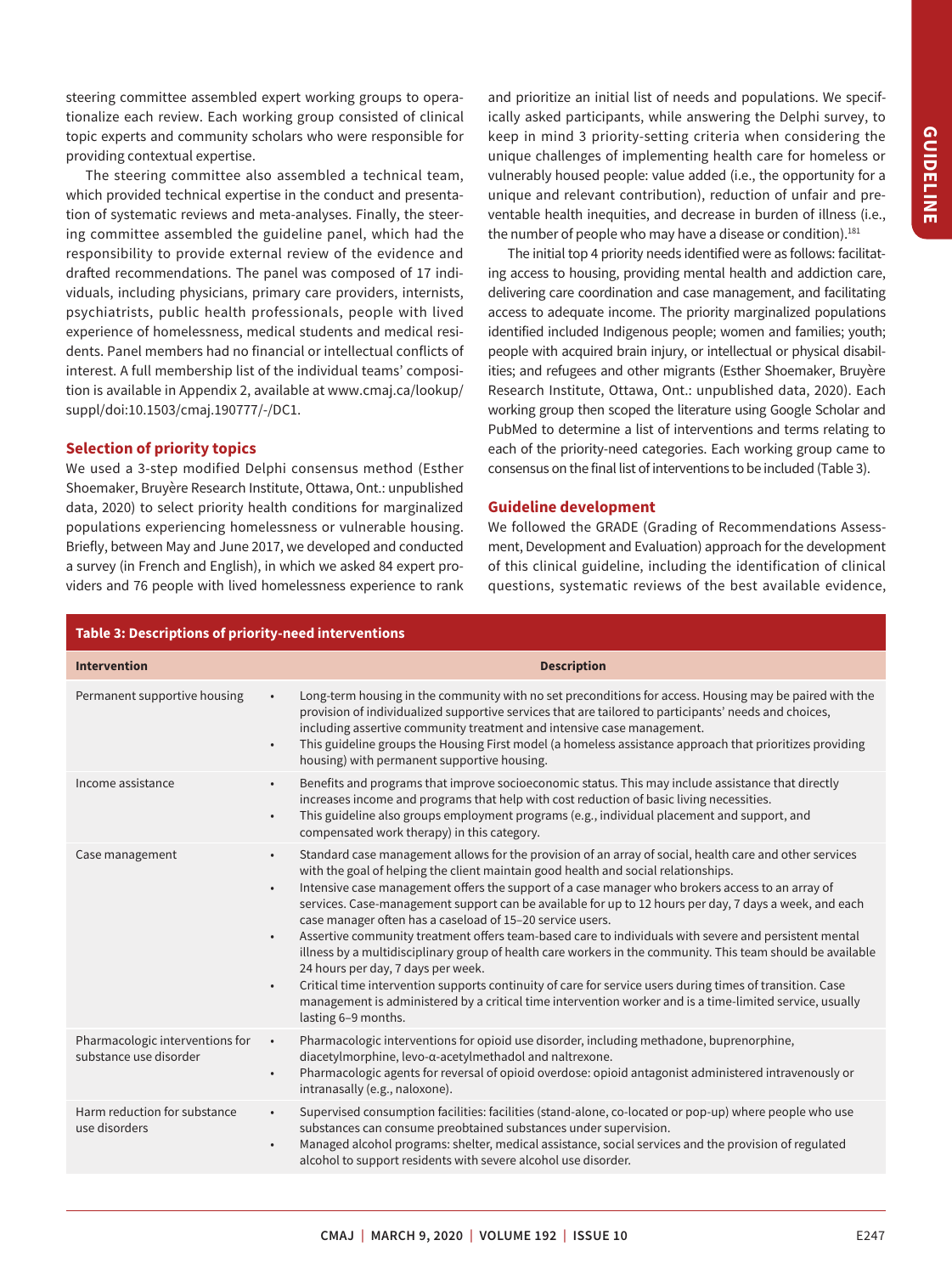assessment of the certainty of the evidence and development of recommendations.[182](#page-13-18) We conducted a series of systematic reviews to answer the following clinical question:

*Should PSH, income assistance, case management, pharmacologic agents for opioid use, and/or harm-reduction interventions be considered for people with lived experience of homelessness?* 

 dence summaries for each recommendation, including search reviews, including cost-efectiveness and resource-use data, for Systematic reviews for each intervention were driven by a logic model. A detailed description of the methods used to compile eviterms, can be found in Appendix 3, available at www.cmaj.ca/ [lookup/suppl/doi:10.1503/cmaj.190777/-/DC1](www.cmaj.ca/lookup/suppl/doi:10.1503/cmaj.190777/-/DC1). We sought evidence on questions considering population, interventions and comparisons according to published a priori protocols.<sup>[183](#page-13-19)-186</sup> We used relevant terms and structured search strategies in 9 bibliographic databases for RCTs and quasi-experimental studies. The technical team reviewed titles, abstracts and full texts of identified citations, selected evidence for inclusion and compiled evidence consideration by the guideline panel. The technical team collected and synthesized data on the following a priori outcomes: housing stability, mental health, quality of life, substance use, hospital admission, employment and income. Where possible, we conducted meta-analyses with random efects and assessed certainty of evidence using the GRADE approach. Where pooling of results was not appropriate, we synthesized results narratively.

In addition to the intervention and cost-efectiveness reviews, the technical team conducted 3 systematic reviews to collect contextual and population-specific evidence for the populations prioritized through our Delphi process (women, youth, refugees and migrants) (Christine Mathew, Bruyère Research Institute, Ottawa, Ont.: unpublished data, 2020; Harneel Kaur, University of Ottawa, Ottawa, Ont.: unpublished data, 2020).<sup>[162](#page-13-13)</sup> Additionally, we conducted 1 qualitative literature review to capture patient values and preferences, focused on the experiences of people who are homeless in engaging with our selected interventions.<sup>20</sup>

## **Drafing of recommendations**

 through an iterative consensus process. All steering-committee The steering committee hosted a 2-day knowledge-sharing event, termed the "Homeless Health Summit," on Nov. 25–26, 2018. Attendees included expert working group members, community scholars, technical team members, and other governmental and nongovernmental stakeholders. Findings from all intervention reviews were presented and discussed according to the GRADE Evidence to Decision framework.<sup>[187](#page-13-21)</sup> After the meeting, the steering committee drafted GRADE recommendations (Box 2) members participated in multiple rounds of review and revision of the drafed clinical recommendations.

#### **Guideline panel review**

We used the GRADE Evidence to Decision framework to facilitate the development of recommendations<sup>187-189</sup> (Appendix 4, available at www.cmaj.ca/lookup/suppl/doi:10.1503/cmaj.190777/-/DC1). We used GRADEpro and the Panel Voice sofware to obtain input from the guideline panel.<sup>190</sup> Panellists provided input on the wording and strength of the draft recommendations. They also provided considerations for clinical implementation. We required endorsement of recommendations by 60% of panel members for acceptance of a recommendation. After review by the guideline panel, the steering committee reviewed the final recommendations before sign-off.

# **Good practice statements**

We developed a limited number of good practice statements to support the delivery of the initial evidence-based recommendations. A good practice statement characteristically represents situations in which a large and compelling body of indirect evidence strongly supports the net benefit of the recommended action, which is necessary for health care practice.<sup>191-[193](#page-13-0)</sup> Guideline-development groups consider making good practice statements when they have high confidence that indirect evidence supports net benefit, there is a clear and explicit rationale connecting the indirect evidence, and it would be an onerous and unproductive exercise and thus a poor use of the group's limited resources to collect this evidence. The steering committee came to a consensus on 3 good practice statements based on indirect evidence.

#### **Identification of implementation considerations**

We completed a mixed-methods study to identify determinants of implementation across Canada for the guideline (Olivia Magwood, Bruyère Research Institute, Ottawa, Ont.: unpublished data, 2020). Briefly, the study included a survey of 88 stakeholders and semistructured interviews with people with lived experience of homelessness. The GRADE Feasibility, Acceptability, Cost (affordability) and Equity (FACE) survey collected data on guideline priority, feasibility, acceptability, cost, equity and intent to implement. We used a framework analysis and a series of meetings (Ottawa, Ont., Jan. 13, 2020; Hamilton, Ont., Aug. 16, 2019; Gatineau, Que., July 18, 2019) with relevant stakeholders in the field of homeless health to analyze our implementation data.

## **Management of competing interests**

Competing interests were assessed using a detailed form adapted from the International Committee of Medical Journal Editors Uniform Disclosure Form for Potential Conflicts of Interest<sup>194</sup> and the Elsevier sample coauthor agreement form for a scientific project, contingencies and communication.<sup>195</sup> These forms were collected at the start of the guideline activities for the steering committee, guideline panel and community scholars. All authors submitted an updated form in June 2019 and before publication.

The management committee iteratively reviewed these statements and interviewed participants for any clarifications and concerns. A priori, the management committee had agreed that major competing interests would lead to dismissal. There were no competing interests declared.

# **Implementation**

Our mixed-methods study (Olivia Magwood, Bruyère Research Institute, Ottawa, Ont.: unpublished data, 2020) looking at guideline priority, feasibility, acceptability, cost, equity and intent to implement, identified the following concerns regarding implementation of this guideline.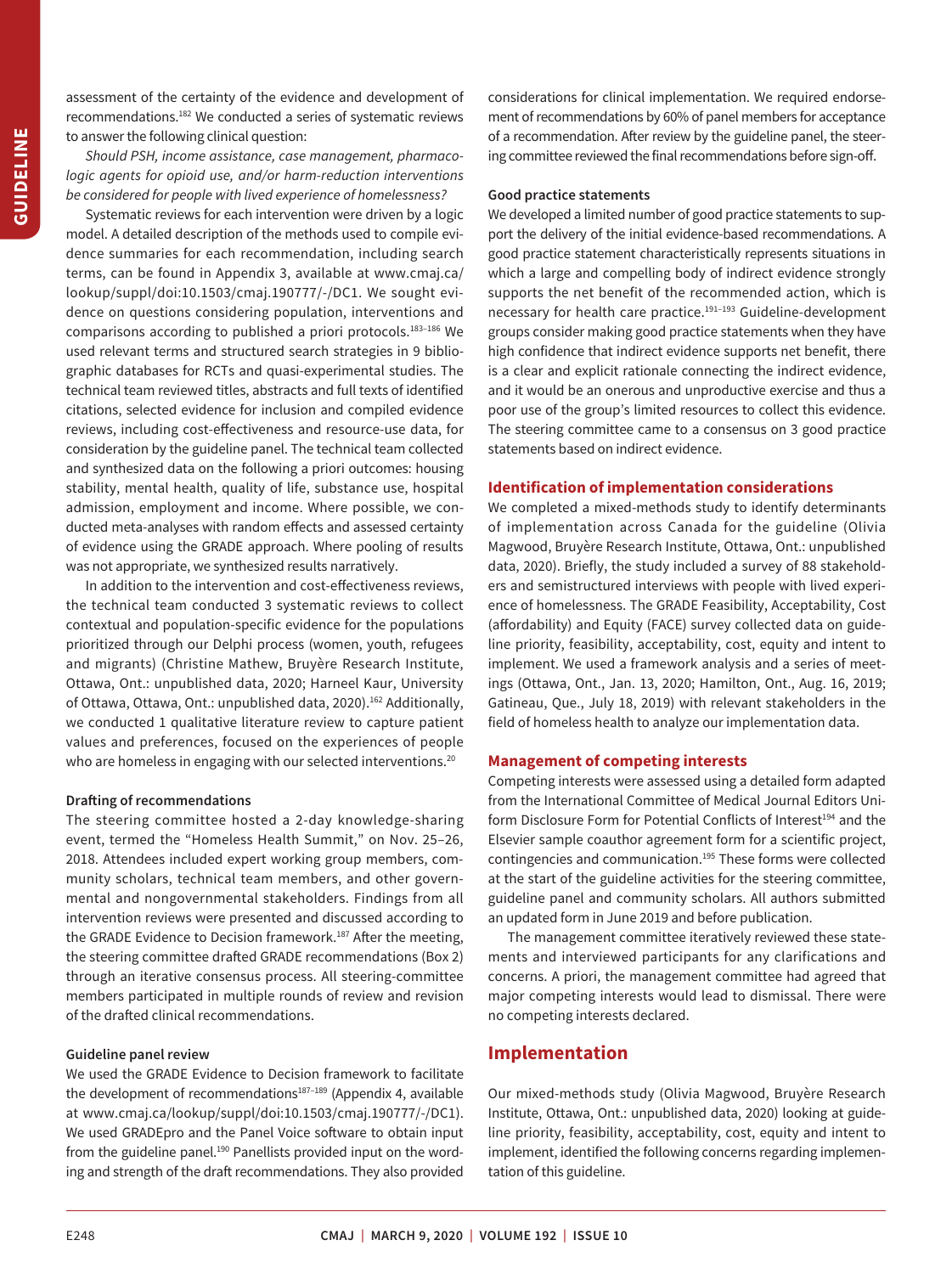Stakeholders highlighted the importance of increasing primary care providers' knowledge of the process of applying to PSH programs and informing their patients about the resources available in the community.

ċ The major concerns regarding feasibility arose around the limited availability of existing services, such as housing, as well as administrative and human resources concerns. For example, not all primary care providers work in a team-based comprehensive care model and have access to a social worker or care coordinator who can help link the patient to existing services. Furthermore, wait lists for PSH are frequently long. Despite this, all stakeholders agreed that access to PSH was a priority and is a feasible recommendation.

Allied health practitioners and physicians do not always agree with their new role in this area. Some feedback suggested pushback from family physicians who have limited time with patients and less experience exploring social determinants of health, such as housing or income. The initial steps outlined in this guideline would come at an opportunity cost for them. Stigma attached to the condition of homelessness was recognized as an important barrier to care for homeless populations.

Many stakeholders recognized that successful implementation of these recommendations may require moderate costs to increase the housing supply, income supports and human resources. However, supervised consumption facilities, with their range of benefits, were perceived as cost-saving.

Many interventions have the potential to increase health equity, if available and accessible in a local context. Many stakeholders highlighted opportunities to increase knowledge of the initial steps and advocate on a systematic level to increase availability of services.

## **Suggested performance measures**

We developed a set of performance measures to accompany this guidleline for consideration by providers and policy-makers:

- The proportion of adults who are assessed for homelessness or vulnerable housing over 1 year.
- The proportion of eligible adults who are considered for income assistance over 1 year.
- The proportion of eligible adults using opioids who are offered opioid agonist therapy over 1 year.

#### **Updates**

The Homeless Health Research Network will be responsible for updating this guideline every 5 years.

# **Other guidelines**

This guideline complements other published guidelines. This current guideline aims to support the upcoming Indigenousspecific guidelines that recognize the importance of Indigenous leadership and methodology that will recognize distinct underlying causes of Indigenous homelessness (Jesse Thistle, York University, Toronto, Ont.: personal communication, 2020).

The World Health Organization has developed guidelines to promote healthy housing standards to save lives, prevent disease and increase quality of life.<sup>196</sup> Other guidelines specific to opioid use disorder exist,<sup>[197,](#page-14-2)198</sup> including 1 for "treatment-refractory" patients.[199](#page-14-4) In the United Kingdom, the National Institute for Health Care and Excellence has published guidelines for outpatient treatment of schizophrenia and has published multimorbidity guidelines (www.nice.org.uk/guidance). The National Health Care for the Homeless Council in the US has adapted best practices to support front-line workers caring for homeless populations[.200](#page-14-5) 

# **How is this guideline diferent?**

This guideline distills initial steps and evidence-based approaches, to both homeless and vulnerably housed people, with the assistance of patients and other stakeholders. It also introduces a new clinical lens with upstream interventions that provide a social and health foundation for community integration. Its initial steps support the vision of the Centre for Homelessness Impact in the UK, which envisions a society where the experience of homelessness, in instances where it cannot be pre-vented, is only ever rare, brief and nonrecurrent.<sup>[201](#page-14-6)</sup> Finally, we hope that our stakeholder engagement inspires and equips future students, health providers and the public health community to implement the initial step recommendations.

# **Gaps in knowledge**

Evidence-based policy initiatives will need to address the accelerating health and economic disparities between homeless and general housed populations. As primary care expands its medical home models,<sup>27</sup> there will be a research opportunity for more traumainformed care<sup>202</sup> to support the evidence-based interventions in this guideline. Indeed, clinical research can refine how providers use the initial steps protocol: housing, income, case management and addiction. With improved living conditions, care coordination and continuity of care, research and practice can shift to treatable conditions, such as HIV and HCV infection, substance use disorder, mental illness and tuberculosis[.203](#page-14-8) 

Medical educators will also need to develop new training tools to support the delivery of interventions. Curricula and training that support the delivery of interventions, such as traumainformed and patient-centred care, will also be needed.<sup>12</sup> Many of the recommended interventions in this guideline rely on collaboration of community providers, housing coordinators and case management. Interdisciplinary primary care research and maintenance of linkages to primary care will benefit from new homeless health clinic networks. Monitoring transitions in care and housing availability will be an important research goal for Canada's National Housing Strategy and the associated Reaching Home program.

# **Conclusion**

Homelessness has become a health emergency. Initial steps in addressing this crisis proposed in this guideline include strongly recommending PSH as an urgent intervention. The guideline also recognizes the trauma, disability, mental illness and stigma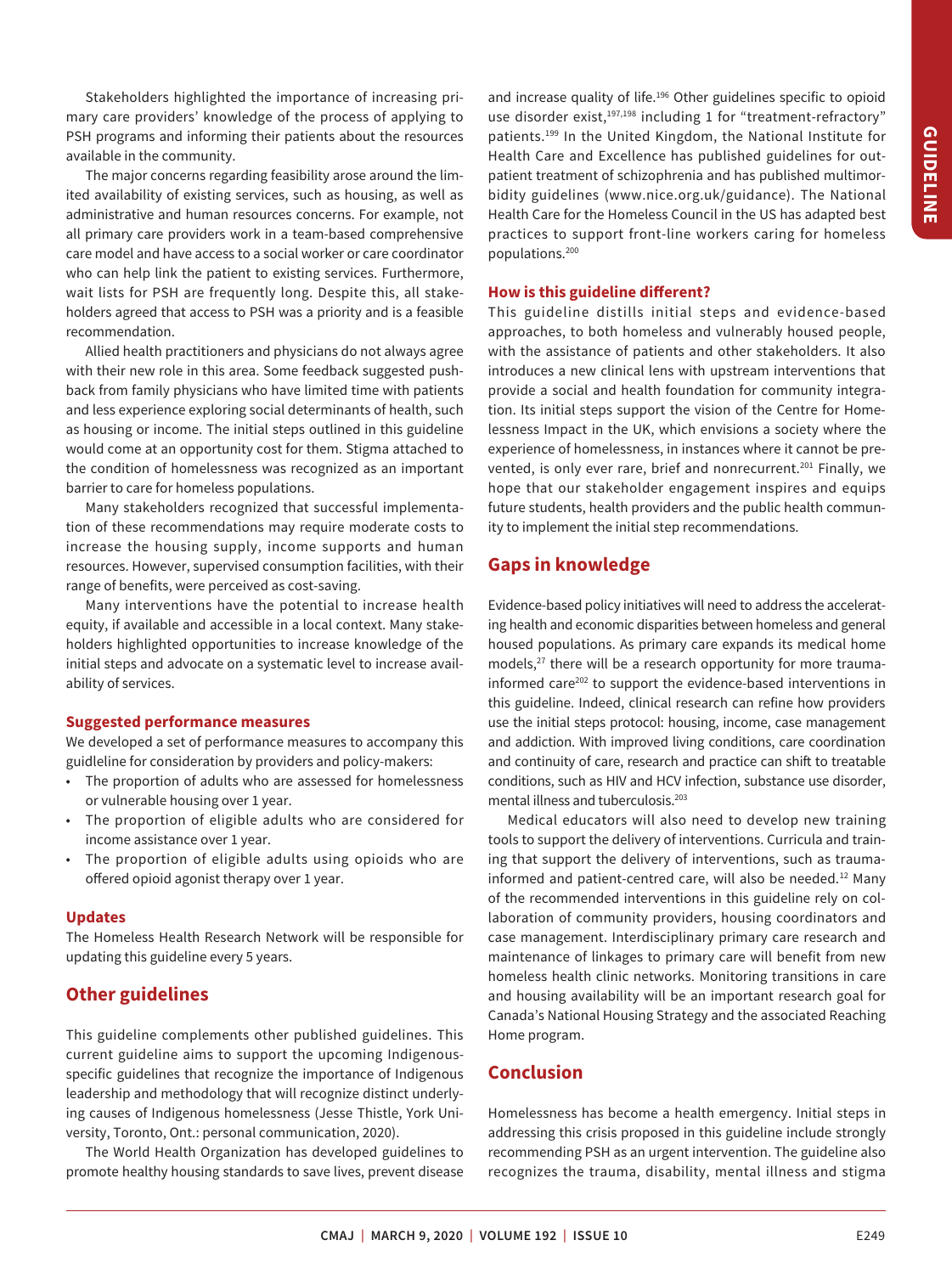**GUIDELINE GUIDELINE**

facing people with lived homelessness experience and thus recommends initial steps of income assistance, intensive case management for mental illness, and harm-reduction and addictiontreatment interventions, including access to opioid agonist therapy and supervised consumption facilities.

The successful implementation of this guideline will depend on a focus on the initial recommendations, trust, patient safety and an ongoing collaboration between primary health care, mental health providers, public health, people with lived experience and broader community organizations, including those beyond the health care field.

# <span id="page-10-0"></span>**References**

- 1. Frankish CJ, Hwang SW, Quantz D. Homelessness and health in Canada: research lessons and priorities. *Can J Public Health* 2005;96(Suppl 2):S23-9.
- <span id="page-10-1"></span>2. *31 days of promoting a better urban future: Report 2018*. Nairobi (Kenya): UN Habitat, United Nations Human Settlement Programme; 2018. Available: https://oldweb.unhabitat.org/wp-content/uploads/2019/01/Final-short-version [-UN-Habitat-Urban-October-Report.pdf](https://oldweb.unhabitat.org/wp-content/uploads/2019/01/Final-short-version -UN-Habitat-Urban-October-Report.pdf) (accessed 2019 Apr. 1).
- <span id="page-10-2"></span>3. Wen CK, Hudak PL, Hwang SW. Homeless people's perceptions of welcomeness and unwelcomeness in healthcare encounters. *J Gen Intern Med* 2007;22:1011-7.
- <span id="page-10-3"></span>4. Coltman L, Gapka S, Harriott D, et al. Understanding community integration in a housing-first approach: Toronto At Home/Chez Soi community-based research. *Intersectionalities* 2015;4:39-50.
- <span id="page-10-4"></span>5. Hwang SW, Burns T. Health interventions for people who are homeless. *Lancet*  2014;384:1541-7.
- <span id="page-10-5"></span>6. *Canadian definition of homelessness*. Toronto: Canadian Observatory on Homelessness; 2012. Available: www.homelesshub.ca/sites/default/files/ [attachments/Definition of Homelessness.pdf](www.homelesshub.ca/sites/default/files/attachments/Definition of Homelessness.pdf) (accessed 2019 Apr. 1).
- <span id="page-10-6"></span>7. Hwang SW, Wilkins R, Tjepkema M, et al. Mortality among residents of shelters, rooming houses, and hotels in Canada: 11 year follow-up study. *BMJ* 2009;339: b4036.
- <span id="page-10-7"></span>8. Nordentoft M, Wandall-Holm N. 10 year follow up study of mortality among users of hostels for homeless people in Copenhagen. *BMJ* 2003;327:81.
- <span id="page-10-8"></span>9. Fazel S, Geddes JR, Kushel M. The health of homeless people in high-income countries: descriptive epidemiology, health consequences, and clinical and policy recommendations. *Lancet* 2014;384:1529-40.
- <span id="page-10-9"></span>10. Gaetz S, Dej E, Richter T, et al. *The state of homelessness in Canada 2016*. Toronto: Canadian Observatory on Homelessness Press; 2016.
- <span id="page-10-15"></span>11. Thistle J. *Indigenous definition of homelessness in Canada*. Toronto: Canadian Observatory on Homelessness Press; 2017.
- <span id="page-10-16"></span>12. Belanger YD, Awosoga O, Head GW. Homelessness, urban Aboriginal people, and the need for a national enumeration. *Aboriginal Policy Studies* 2013;2: 4-33.
- <span id="page-10-10"></span>13. Taylor M. How is rural homelessness different from urban homelessness? Toronto: The Canadian Observatory on Homelessness/Homeless Hub; 2018. Available: www.homelesshub.ca/blog/how-rural-homelessness-different [-urban-homelessness](www.homelesshub.ca/blog/how-rural-homelessness-different-urban-homelessness) (accessed 2019 Feb. 6).
- <span id="page-10-11"></span>14. Rodrigue S. *Hidden homelessness in Canada*. Cat no 75-006-X. Ottawa: Statistics Canada; 2016.
- <span id="page-10-12"></span>15. Gulliver-Garcia T. *Putting an end to child & family homelessness in Canada*. Toronto: Raising the Roof; 2016.
- <span id="page-10-13"></span>16. Andermann A.; CLEAR Collaboration. Taking action on the social determinants of health in clinical practice: a framework for health professionals. *CMAJ* 2016; 188:E474-83.
- <span id="page-10-14"></span>17. Jackson GL, Powers BJ, Chatterjee R, et al. The patient-centered medical home: a systematic review. *Ann Intern Med* 2013;158:169-78.
- 18. *A new vision for Canada: family practice the patient's medical home 2019.* Mississauga (ON): The College of Family Physicians of Canada; 2019.
- 19. Declaration of Alma-Ata. *Proceedings of the International Conference on Primary Health Care, Alma-Ata*; 1978 Sept. 6–12. Geneva: World Health Organization.
- 20. Magwood O, Leki VY, Kpade V, et al. Common trust and personal safety issues: A systematic review on the acceptability of health and social interventions for persons with lived experience of homelessness. *PLoS One* 2019;14:e0226306.
- 21. Luchenski S, Maguire N, Aldridge RW, et al. What works in inclusion health: overview of efective interventions for marginalised and excluded populations. *Lancet* 2018;391:266-80.
- <span id="page-10-17"></span>22. Thistle JA, Laliberte N. Pekiwewin (Coming Home): Clinical practice guidelines for health and social service providers working with Indigenous people experiencing homelessness. Verbal concurrent session presented at the Canadian Alliance to End Homelessness Conference, 2019 Nov. 4; Edmonton.
- 23. Stewart MA. Efective physician-patient communication and health outcomes: a review. *CMAJ* 1995;152:1423-33.
- 24. Racine N, Killam T, Madigan S. Trauma-informed care as a universal precaution: beyond the adverse childhood experiences questionnaire. *JAMA Pediatr*  2019 Nov. 4 [Epub ahead of print]. doi: 10.1001/jamapediatrics.2019.3866.
- 25. Reeves E. A synthesis of the literature on trauma-informed care. *Issues Ment Health Nurs* 2015;36:698-709.
- 26. Hopper E, Bassuk E, Olivet J. Shelter from the storm: trauma-informed care in homelessness services settings. *Open Health Serv Policy J* 2009;2:131-51.
- <span id="page-10-29"></span>27. A new vision for Canada: family practice — The patient's medical home. Mississauga (ON): College of Family Physicians of Canada; 2019. Available: [www.](www.cfpc.ca/A_Vision_for_Canada)  [cfpc.ca/A\\_Vision\\_for\\_Canada](www.cfpc.ca/A_Vision_for_Canada) (accessed 2019 Dec. 2).
- 28. Valaitis RK, O'Mara L, Wong ST, et al. Strengthening primary health care through primary care and public health collaboration: the influence of intrapersonal and interpersonal factors. *Prim Health Care Res Dev* 2018;19:378-91.
- $\ddot{\phantom{0}}$ 29. Akhtar-Danesh N, Valaitis R, O'Mara L, et al. Viewpoints about collaboration between primary care and public health in Canada. *BMC Health Serv Res* 2013;13:311.
- <span id="page-10-18"></span>30. Aubry T, Goering P, Veldhuizen S, et al. A multiple-city RCT of housing first with assertive community treatment for homeless Canadians with serious mental illness. *Psychiatr Serv* 2016;67:275-81.
- <span id="page-10-22"></span>31. Cherner RA, Aubry T, Sylvestre J, et al. Housing first for adults with problematic substance use. *J Dual Diagn* 2017;13:219-29.
- 32. Goldfinger SM, Schutt RK, Tolomiczenko GS, et al. Housing placement and subsequent days homeless among formerly homeless adults with mental illness. *Psychiatr Serv* 1999;50:674-9.
- <span id="page-10-23"></span>33. Hwang SW, Gogosis E, Chambers C, et al. Health status, quality of life, residential stability, substance use, and health care utilization among adults applying to a supportive housing program. *J Urban Health* 2011;88:1076-90.
- <span id="page-10-24"></span>34. Lipton FR, Nutt S, Sabatini A. Housing the homeless mentally ill: a longitudinal study of a treatment approach. *Hosp Community Psychiatry* 1988;39:40-5.
- 35. Martinez TE, Burt MR. Impact of permanent supportive housing on the use of acute care health services by homeless adults. *Psychiatr Serv* 2006;57:992-9.
- <span id="page-10-28"></span>36. McHugo GJ, Bebout RR, Harris M, et al. A randomized controlled trial of integrated versus parallel housing services for homeless adults with severe mental illness. *Schizophr Bull* 2004;30:969-82.
- 37. Rich AR, Clark C. Gender diferences in response to homelessness services. *Eval Program Plann* 2005;28:69-81. doi: 10.1016/j.evalprogplan.2004.05.003.
- <span id="page-10-27"></span>38. Sadowski LS, Kee RA, VanderWeele TJ, et al. Efect of a housing and case management program on emergency department visits and hospitalizations among chronically ill homeless adults: a randomized trial. *JAMA* 2009;301:1771-8.
- 39. Siegel CE, Samuels J, Tang D-I, et al. Tenant outcomes in supported housing and community residences in New York City. *Psychiatr Serv* 2006;57:982-91.
- <span id="page-10-20"></span>40. Stefancic A, Tsemberis S. Housing First for long-term shelter dwellers with psychiatric disabilities in a suburban county: a four-year study of housing access and retention. *J Prim Prev* 2007;28:265-79.
- <span id="page-10-21"></span> $\overline{a}$ 41. Stergiopoulos V, Hwang SW, Gozdzik A, et al.; At Home/Chez Soi Investigators. Efect of scattered-site housing using rent supplements and intensive case management on housing stability among homeless adults with mental illness: a randomized trial. *JAMA* 2015;313:905-15.
- <span id="page-10-25"></span>42. Tsemberis S, Gulcur L, Nakae M. Housing First, consumer choice, and harm reduction for homeless individuals with a dual diagnosis. *Am J Public Health*  2004;94:651-6.
- <span id="page-10-19"></span> from two SAMHSA treatment for homeless studies. *J Dual Diagn* 2009;5: 43. Young MS, Clark C, Moore K, et al. Comparing two service delivery models for homeless individuals with complex behavioral health needs: preliminary data 287-304.
- <span id="page-10-26"></span>44. Kozloff N, Adair CE, Palma Lazgare LI, et al. "Housing First" for homeless youth with mental illness. *Pediatrics* 2016;138:e20161514.
- 45. Gulcur L, Stefancic A, Shinn M, et al. Housing, hospitalization, and cost outcomes for homeless individuals with psychiatric disabilities participating in continuum of care and housing first programmes. *J Community Appl Soc Psychol* 2003;13:171-86. doi: 10.1002/casp.723.
- 46. Poremski D, Stergiopoulos V, Braithwaite E, et al. Efects of Housing First on employment and income of homeless individuals: results of a randomized trial. *Psychiatr Serv* 2016;67:603-9.
- 47. Booshehri LG, Dugan J, Patel F, et al. Trauma-informed Temporary Assistance for Needy Families (TANF): a randomized controlled trial with a twogeneration impact. *J Child Fam Stud* 2018;27:1594-604.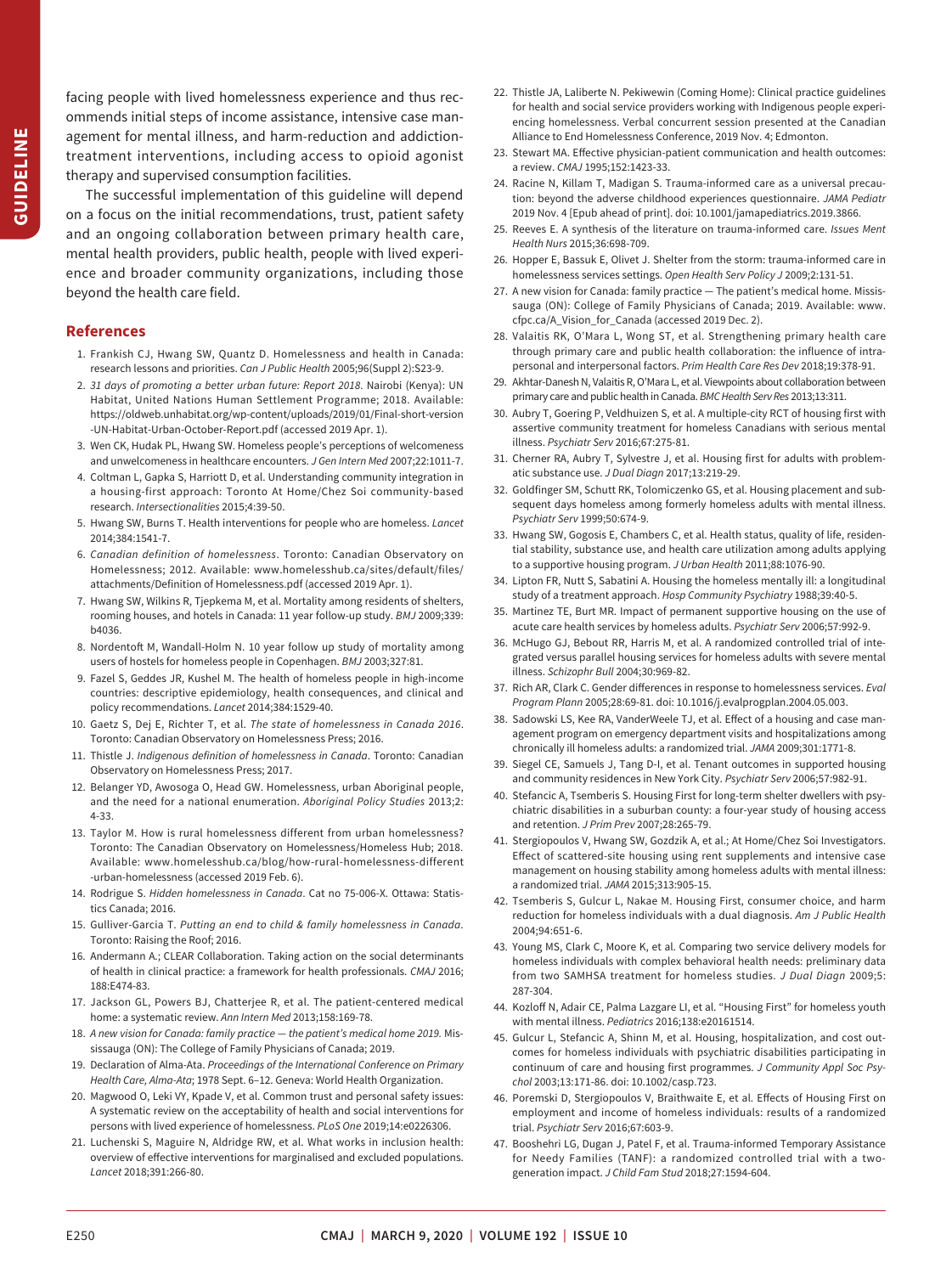- <span id="page-11-1"></span>48. Ferguson KM. Employment outcomes from a randomized controlled trial of two employment interventions with homeless youth. *J Soc Social Work Res*  2018;9:1-21.
- 49. Forchuk C, MacClure SK, Van Beers M, et al. Developing and testing an intervention to prevent homelessness among individuals discharged from psychiatric wards to shelters and "No Fixed Address". *J Psychiatr Ment Health Nurs* 2008;15:569-75.
- 50. Gubits D, Shinn M, Wood M, et al. What interventions work best for families who experience homelessness? Impact estimates from the family options study. *J Policy Anal Manage* 2018;37:735-66.
- <span id="page-11-5"></span> 51. Hurlburt MS, Hough RL, Wood PA. Efects of substance abuse on housing stability of homeless mentally Ill persons in supported housing. *Psychiatr Serv*  1996;47:731-6.
- <span id="page-11-3"></span>52. Kashner TM, Rosenheck R, Campinell AB, et al. Impact of work therapy on health status among homeless, substance-dependent veterans: a randomized controlled trial. *Arch Gen Psychiatry* 2002;59:938-44.
- assistance for individuals experiencing chronic homelessness. *J Community*  53. Pankratz C, Nelson G, Morrison M. A quasi-experimental evaluation of rent *Psychol* 2017;45:1065-79. doi: 10.1002/jcop.21911.
- <span id="page-11-2"></span>54. Poremski D, Distasio J, Hwang SW, et al. Employment and income of people who experience mental illness and homelessness in a large Canadian sample. *Can J Psychiatry* 2015;60:379-85.
- <span id="page-11-4"></span> 55. Rosenheck R, Kasprow W, Frisman L, et al. Cost-efectiveness of supported housing for homeless persons with mental illness. *Arch Gen Psychiatry* 2003; 60:940-51.
- <span id="page-11-0"></span>56. Wolitski RJ, Kidder DP, Pals SL, et al.; Housing and Health Study Team. Randomized trial of the efects of housing assistance on the health and risk behaviors of homeless and unstably housed people living with HIV. *AIDS Behav*  2010;14:493-503.
- <span id="page-11-6"></span>57. Conrad KJ, Hultman CI, Pope AR, et al. Case managed residential care for homeless addicted veterans. Results of a true experiment. *Med Care* 1998; 36:40-53.
- 58. Graham-Jones S, Reilly S, Gaulton E. Tackling the needs of the homeless: a controlled trial of health advocacy. *Health Soc Care Community* 2004;12:221-32.
- 59. Lapham SC, Hall M, Skipper BJ. Homelessness and substance use among alcohol abusers following participation in project H&ART. *J Addict Dis* 1995;14:41-55.
- <span id="page-11-17"></span>60. Nyamathi A, Flaskerud JH, Leake B, et al. Evaluating the impact of peer, nurse case-managed, and standard HIV risk-reduction programs on psychosocial and health-promoting behavioral outcomes among homeless women. *Res Nurs Health* 2001;24:410-22.
- <span id="page-11-33"></span>61. Nyamathi AM, Zhang S, Salem BE, et al. A randomized clinical trial of tailored interventions for health promotion and recidivism reduction among homeless parolees: outcomes and cost analysis. *J Exp Criminol* 2016;12:49-74.
- <span id="page-11-14"></span>62. Sosin MR, Bruni M, Reidy M. Paths and impacts in the progressive independence model: a homelessness and substance abuse intervention in Chicago. *J Addict Dis* 1995;14:1-20.
- <span id="page-11-15"></span>l 63. Towe VL, Wiewel EW, Zhong Y, et al. A randomized controlled trial of a rapid rehousing intervention for homeless persons living with HIV/AIDS: impact on housing and HIV medical outcomes. *AIDS Behav* 2019;23:2315-25.
- <span id="page-11-16"></span>64. Upshur C, Weinreb L, Bharel M, et al. A randomized control trial of a chronic care intervention for homeless women with alcohol use problems. *J Subst Abuse Treat* 2015;51:19-29.
- <span id="page-11-7"></span>65. Weinreb L, Upshur CC, Fletcher-Blake D, et al. Managing depression among homeless mothers: pilot testing an adapted collaborative care intervention. *Prim Care Companion CNS Disord* 2016;18.
- <span id="page-11-8"></span>66. Clarke GN, Herinckx HA, Kinney RF, et al. Psychiatric hospitalizations, arrests, emergency room visits, and homelessness of clients with serious and persistent mental illness: findings from a randomized trial of two ACT programs vs. usual care. *Ment Health Serv Res* 2000;2:155-64.
- <span id="page-11-19"></span>67. Essock SM, Frisman LK, Kontos NJ. Cost-efectiveness of assertive community treatment teams. *Am J Orthopsychiatry* 1998;68:179-90.
- <span id="page-11-18"></span>68. Essock SM, Mueser KT, Drake RE, et al. Comparison of ACT and standard case management for delivering integrated treatment for co-occurring disorders. *Psychiatr Serv* 2006;57:185-96.
- 69. Fletcher TD, Cunningham JL, Calsyn RJ, et al. Evaluation of treatment programs for dual disorder individuals: modeling longitudinal and mediation efects. *Adm Policy Ment Health* 2008;35:319-36.
- 70. Lehman AF, Dixon LB, Kernan E, et al. A randomized trial of assertive community treatment for homeless persons with severe mental illness. *Arch Gen Psychiatry* 1997;54:1038-43.
- 71. Morse GA, Calsyn RJ, Allen G, et al. Experimental comparison of the efects of three treatment programs for homeless mentally ill people. *Hosp Community Psychiatry* 1992;43:1005-10.
- 72. Morse GA, Calsyn RJ, Klinkenberg WD, et al. An experimental comparison of three types of case management for homeless mentally ill persons. *Psychiatr Serv* 1997;48:497-503.
- <span id="page-11-9"></span>73. Morse GA, Calsyn RJ, Klinkenberg WD, et al. Treating homeless clients with severe mental illness and substance use disorders: costs and outcomes. *Community Ment Health J* 2006;42:377-404.
- <span id="page-11-10"></span>j 74. Braucht GN, Reichardt CS, Geissler LJ, et al. Efective services for homeless substance abusers. *J Addict Dis* 1995;14:87-109.
- <span id="page-11-32"></span>75. Burnam MA, Morton SC, McGlynn EA, et al. An experimental evaluation of residential and nonresidential treatment for dually diagnosed homeless adults. *J Addict Dis* 1995;14:111-34.
- 76. Cauce AM, Morgan CJ, Wagner V, et al. Efectiveness of intensive case management for homeless adolescents: rof a 3-month follow-up. *J Emot Behav Disord*  1994;2:219-27.
- 77. Clark C, Rich AR. Outcomes of homeless adults with mental illness in a housing program and in case management only. *Psychiatr Serv* 2003;54:78-83.
- <span id="page-11-20"></span>78. Cox GB, Walker RD, Freng SA, et al. Outcome of a controlled trial of the efectiveness of intensive case management for chronic public inebriates. *J Stud Alcohol* 1998;59:523-32.
- sive case management teams: impact on client outcomes. *Psychiatr Serv* 1995; 79. Felton CJ, Stastny P, Shern DL, et al. Consumers as peer specialists on inten-46:1037-44.
- <span id="page-11-21"></span>80. Grace M, Gill PR. Improving outcomes for unemployed and homeless young people: findings of the YP4 clinical controlled trial of joined up case management. *Aust Soc Work* 2014;67:419-37.
- 81. Korr WS, Joseph A. Housing the homeless mentally ill: Findings from Chicago. *J Soc Serv Res* 1996;21:53-68.
- <span id="page-11-24"></span>82. Malte CA, Cox K, Saxon AJ. Providing intensive addiction/housing case management to homeless veterans enrolled in addictions treatment: a randomized controlled trial. *Psychol Addict Behav* 2017;31:231-41.
- <span id="page-11-23"></span>83. Marshall M, Lockwood A, Gath D. Social services case-management for longterm mental disorders: a randomised controlled trial. *Lancet* 1995;345:409-12.
- <span id="page-11-25"></span>84. Orwin RG, Sonnefeld LJ, Garrison-Mogren R, et al. Pitfalls in evaluating the efectiveness of case management programs for homeless persons: lessons from the NIAAA Community Demonstration Program. *Eval Rev* 1994;18: 153-207.
- <span id="page-11-28"></span> substance users in New York City: preliminary results. *Subst Use Misuse* 2002; 85. Rosenblum A, Nuttbrock L, McQuistion H, et al. Medical outreach to homeless 37:1269-73.
- <span id="page-11-22"></span>86. Shern DL, Tsemberis S, Anthony W, et al. Serving street-dwelling individuals with psychiatric disabilities: outcomes of a psychiatric rehabilitation clinical trial. *Am J Public Health* 2000;90:1873-8.
- <span id="page-11-26"></span>87. Stahler GJ, Shipley TF Jr, Bartelt D, et al. Evaluating alternative treatments for homeless substance-abusing men: outcomes and predictors of success. *J Addict Dis* 1996;14:151-67.
- <span id="page-11-27"></span>88. Shumway M, Boccellari A, O'Brien K, et al. Cost-efectiveness of clinical case management for ED frequent users: results of a randomized trial. *Am J Emerg Med* 2008;26:155-64.
- <span id="page-11-11"></span>89. Toro PA, Passero Rabideau JM, Bellavia CW, et al. Evaluating an intervention for homeless persons: results of a field experiment. *J Consult Clin Psychol*  1997;65:476-84.
- <span id="page-11-12"></span>90. de Vet R, Beijersbergen MD, Jonker IE, et al. Critical time intervention for homeless people making the transition to community living: a randomized controlled trial. *Am J Community Psychol* 2017;60:175-86.
- <span id="page-11-29"></span>91. Herman DB, Conover S, Gorroochurn P, et al. Randomized trial of critical time intervention to prevent homelessness afer hospital discharge. *Psychiatr Serv*  2011;62:713-9.
- <span id="page-11-31"></span>92. Lako DAM, Beijersbergen MD, Jonker IE, et al. The efectiveness of critical time intervention for abused women leaving women's shelters: a randomized controlled trial. *Int J Public Health* 2018;63:513-23.
- <span id="page-11-30"></span><span id="page-11-13"></span>93. Shinn M, Samuels J, Fischer SN, et al. Longitudinal impact of a family critical time intervention on children in high-risk families experiencing homelessness: a randomized trial. *Am J Community Psychol* 2015;56:205-16.
- 94. Susser E, Valencia E, Conover S, et al. Preventing recurrent homelessness among mentally ill men: a" critical time" intervention after discharge from a shelter. *Am J Public Health* 1997;87:256-62.
- 95. Samuels J, Fowler PJ, Ault-Brutus A, et al. Time-limited case management for homeless mothers with mental health problems: effects on maternal mental health. *J Soc Social Work Res* 2015;6:515-39.
- 96. Jones K, Colson PW, Holter MC, et al. Cost-efectiveness of critical time intervention to reduce homelessness among persons with mental illness. *Psychiatr Serv* 2003;54:884-90.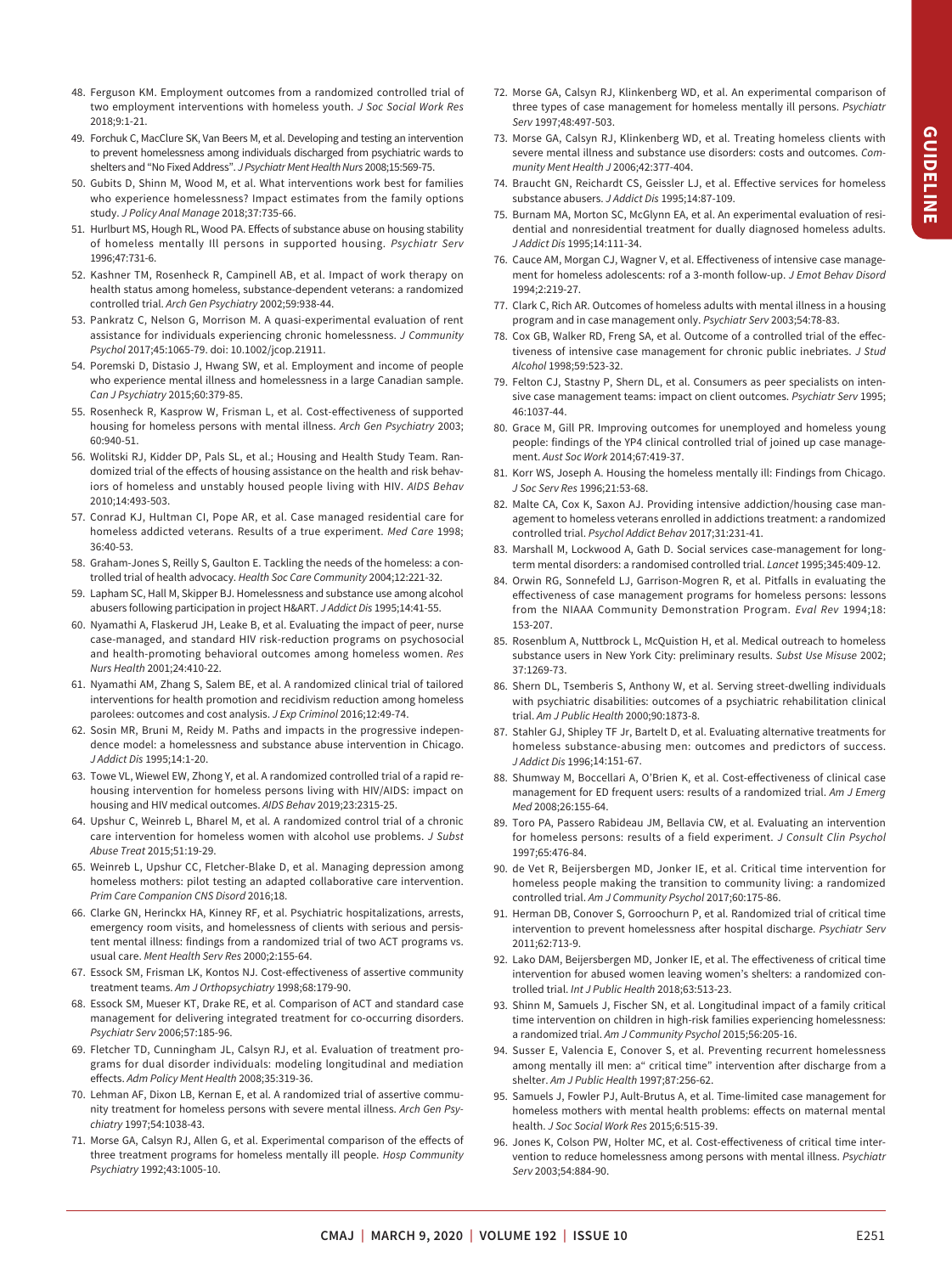- <span id="page-12-2"></span><span id="page-12-1"></span><span id="page-12-0"></span>**SUIDELINE GUIDELINE**
- 97. Tomita A, Herman DB. The impact of critical time intervention in reducing psychiatric rehospitalization afer hospital discharge. *Psychiatr Serv* 2012;63: 935-7.
- 98. Jones K, Colson P, Valencia E, et al. A preliminary cost efectiveness analysis of an intervention to reduce homelessness among the mentally ill. *Psychiatr Q*  1994;65:243-56.
- 99. Magwood O, Salvalaggio G, Beder M, et al. The effectiveness of substance use interventions for homeless and vulnerably housed persons: a systematic review of systematic reviews on supervised consumption facilities, managed alcohol programs, and pharmacological agents for opioid use disorder. *PLoS ONE* 15(1):e0227298. https://doi.org/10.1371/journal.pone.0227298.
- <span id="page-12-3"></span> 100. Bahji A, Bajaj N. Opioids on trial: a systematic review of interventions for the treatment and prevention of opioid overdose. *Can J Addict* 2018;9:26-33.
- 101. Clark N, Lintzeris N, Gijsbers A, et al. LAAM maintenance vs methadone maintenance for heroin dependence. *Cochrane Database Syst Rev* 2002;(2):CD002210.
- 102. Ferri M, Davoli M, Perucci CA. Heroin maintenance treatment for chronic heroin-dependent individuals: a Cochrane systematic review of efectiveness. *J Subst Abuse Treat* 2006;30:63-72.
- <span id="page-12-8"></span> 103. Gowing L, Farrell MF, Bornemann R, et al. Oral substitution treatment of injecting opioid users for prevention of HIV infection. *Cochrane Database Syst Rev*  2011;(8):CD004145.
- 104. Jones HE, Heil SH, Baewert A, et al. Buprenorphine treatment of opioiddependent pregnant women: a comprehensive review. *Addiction* 2012; 107(Suppl 1):5-27.
- 105. Karki P, Shrestha R, Huedo-Medina TB, et al. The impact of methadone maintenance treatment on HIV risk behaviors among high-risk injection drug users: a systematic review. *Evid Based Med Public Health* 2016;2:pii: e1229.
- 106. Kirchmayer U, Davoli M, Verster AD, et al. A systematic review on the eficacy of naltrexone maintenance treatment in opioid dependence. *Addiction* 2002;97: 1241-9.
- 107. Larney S, Gowing L, Mattick RP, et al. A systematic review and meta-analysis of naltrexone implants for the treatment of opioid dependence. *Drug Alcohol Rev*  2014;33:115-28.
- 108. Lobmaier P, Kornør H, Kunøe N, et al. Sustained-release naltrexone for opioid dependence. *Cochrane Database Syst Rev* 2008;(2):CD006140.
- <span id="page-12-9"></span> 109. Mattick RP, Breen C, Kimber J, et al. Buprenorphine maintenance versus placebo or methadone maintenance for opioid dependence. *Cochrane Database Syst Rev* 2014;(2):CD002207.
- <span id="page-12-6"></span> 110. Mattick RP, Breen C, Kimber J, et al. Methadone maintenance therapy versus no opioid replacement therapy for opioid dependence. *Cochrane Database Syst Rev* 2009;(3):CD002209.
- 111. Minozzi S, Amato L, Vecchi S, et al. Oral naltrexone maintenance treatment for opioid dependence. *Cochrane Database Syst Rev* 2011;(4):CD001333.
- <span id="page-12-7"></span> 112. Platt L, Minozzi S, Reed J, et al. Needle syringe programmes and opioid substitution therapy for preventing hepatitis C transmission in people who inject drugs. *Cochrane Database Syst Rev* 2017;9:CD012021.
- 113. Roozen HG, de Waart R, van der Windt DAWM, et al. A systematic review of the efectiveness of naltrexone in the maintenance treatment of opioid and alcohol dependence. *Eur Neuropsychopharmacol* 2006;16:311-23.
- 114. Saulle R, Vecchi S, Gowing L. Supervised dosing with a long-acting opioid medication in the management of opioid dependence. *Cochrane Database Syst Rev*  2017;4:CD011983.
- 115. Simoens S, Matheson C, Bond C, et al. The efectiveness of community maintenance with methadone or buprenorphine for treating opiate dependence. *Br J Gen Pract* 2005;55:139-46.
- <span id="page-12-5"></span>116. Sordo L, Barrio G, Bravo MJ, et al. Mortality risk during and after opioid substitution treatment: systematic review and meta-analysis of cohort studies. *BMJ*  2017;357:j1550.
- <span id="page-12-10"></span> 117. Helm S, Trescot AM, Colson J, et al. Opioid antagonists, partial agonists, and agonists/antagonists: the role of ofice-based detoxification. *Pain Physician*  2008;11:225-35.
- 118. Strang J, Groshkova T, Uchtenhagen A, et al. Heroin on trial: systematic review and meta-analysis of randomised trials of diamorphine-prescribing as treatment for refractory heroin addiction. *Br J Psychiatry* 2015;207:5-14.
- 119. Thomas CP, Fullerton CA, Kim M, et al. Medication-assisted treatment with buprenorphine: assessing the evidence. *Psychiatr Serv* 2014;65:158-70.
- 120. Weinmann S, Kunstmann W, Rheinberger P. Methadone substitution a scientific review in the context of out-patient therapy in Germany [article in German]. *Z Arztl Fortbild Qualitatssich* 2004;98:673-82.
- 121. Wilder C, Lewis D, Winhusen T. Medication assisted treatment discontinuation in pregnant and postpartum women with opioid use disorder. *Drug Alcohol Depend* 2015;149:225-31.
- <span id="page-12-11"></span>122. Klimas J, Gorfinkel L, Giacomuzzi SM, et al. Slow release oral morphine versus methadone for the treatment of opioid use disorder. *BMJ Open* 2019;9: e025799.
- <span id="page-12-4"></span>123. Maglione MA, Raaen L, Chen C, et al. Efects of medication assisted treatment (MAT) for opioid use disorder on functional outcomes: a systematic review. *J Subst Abuse Treat* 2018;89:28-51.
- <span id="page-12-12"></span>124. Kennedy MC, Karamouzian M, Kerr T. Public health and public order outcomes associated with supervised drug consumption facilities: a systematic review. *Curr HIV/AIDS Rep* 2017;14:161-83.
- <span id="page-12-17"></span>125. Potier C, Laprévote V, Dubois-Arber F, et al. Supervised injection services: what has been demonstrated? A systematic literature review. *Drug Alcohol Depend*  2014;145:48-68.
- <span id="page-12-13"></span>126. McNeil R, Small W. 'Safer environment interventions': a qualitative synthesis of the experiences and perceptions of people who inject drugs. *Soc Sci Med*  2014;106:151-8.
- <span id="page-12-14"></span>127. Muckle W, Muckle J, Welch V, et al. Managed alcohol as a harm reduction intervention for alcohol addiction in populations at high risk for substance abuse. *Cochrane Database Syst Rev* 2012;12:CD006747.
- <span id="page-12-15"></span>128. Ezard N, Dolan K, Baldry E, et al. *Feasibility of a Managed Alcohol Program (MAP) for Sydney's homeless*. Canberra (AU): Foundation for Alcohol Research and Education; 2015.
- <span id="page-12-16"></span>129. Nielsen E, Novotna G, Berenyi R, et al. *Harm reduction interventions for chronic and severe alcohol use among populations experiencing homelessness: a literature review*. Regina: University of Regina, Carmichael Outreach Inc.; 2018.
- <span id="page-12-18"></span>130. Basu A, Kee R, Buchanan D, et al. Comparative cost analysis of housing and case management program for chronically ill homeless adults compared to usual care. *Health Serv Res* 2012;47:523-43.
- <span id="page-12-20"></span>131. Culhane DP, Metraux S, Hadley T. Public service reductions associated with placement of homeless persons with severe mental illness in supportive housing. *Hous Policy Debate* 2002;13:107-63.
- 132. Dickey B, Latimer E, Powers K, et al. Housing costs for adults who are mentally ill and formerly homeless. *J Ment Health Adm* 1997;24:291-305.
- 133. Gilmer TP, Manning WG, Ettner SL. A cost analysis of San Diego County's REACH program for homeless persons. *Psychiatr Serv* 2009;60:445-50.
- <span id="page-12-21"></span>134. Gilmer TP, Stefancic A, Ettner SL, et al. Efect of full-service partnerships on homelessness, use and costs of mental health services, and quality of life among adults with serious mental illness. *Arch Gen Psychiatry* 2010;67:645-52.
- <span id="page-12-22"></span>135. Hunter S, Harvey M, Briscombe B, et al. *Evaluation of housing for health permanent supportive housing program*. Santa Monica (CA): RAND Corporation; 2017.
- <span id="page-12-26"></span>136. Holtgrave DR, Wolitski RJ, Pals SL, et al. Cost-utility analysis of the housing and health intervention for homeless and unstably housed persons living with HIV. *AIDS Behav* 2013;17:1626-31.
- <span id="page-12-23"></span>137. Larimer ME, Malone DK, Garner MD, et al. Health care and public service use and costs before and afer provision of housing for chronically homeless persons with severe alcohol problems. *JAMA* 2009;301:1349-57.
- <span id="page-12-27"></span> secondary analysis of a randomized clinical trial. *JAMA Netw Open* 2019; 138. Latimer EA, Rabouin D, Cao Z, et al.; At Home/Chez Soi Investigators. Costefectiveness of Housing First intervention with intensive case management compared with treatment as usual for homeless adults with mental illness: 2:e199782.
- <span id="page-12-24"></span>139. Lenz-Rashid S. Supportive housing program for homeless families: Foster care outcomes and best practices. *Child Youth Serv Rev* 2017;79:558-63.
- 140. Lim S, Gao Q, Stazesky E, et al. Impact of a New York City supportive housing program on Medicaid expenditure patterns among people with serious mental illness and chronic homelessness. *BMC Health Serv Res* 2018;18:15.
- <span id="page-12-25"></span>141. McLaughlin TC. Using common themes: cost-efectiveness of permanent supported housing for people with mental illness. *Res Soc Work Pract* 2010;21: 404-11.
- <span id="page-12-19"></span>142. Mares AS, Rosenheck RA. A comparison of treatment outcomes among chronically homelessness adults receiving comprehensive housing and health care services versus usual local care. *Adm Policy Ment Health* 2011;38:459-75.
- 143. Pauley T, Gargaro J, Falode A, et al. Evaluation of an integrated cluster care and supportive housing model for unstably housed persons using the shelter system. *Prof Case Manag* 2016;21:34-42.
- 144. Schinka JA, Francis E, Hughes P, et al. Comparative outcomes and costs of inpatient care and supportive housing for substance-dependent veterans. *Psychiatr Serv* 1998;49:946-50.
- 145. Srebnik D, Connor T, Sylla L. A pilot study of the impact of housing firstsupported housing for intensive users of medical hospitalization and sobering services. *Am J Public Health* 2013;103:316-21.
- 146. Evans WN, Sullivan JX, Wallskog M. The impact of homelessness prevention programs on homelessness. *Science* 2016;353:694-9.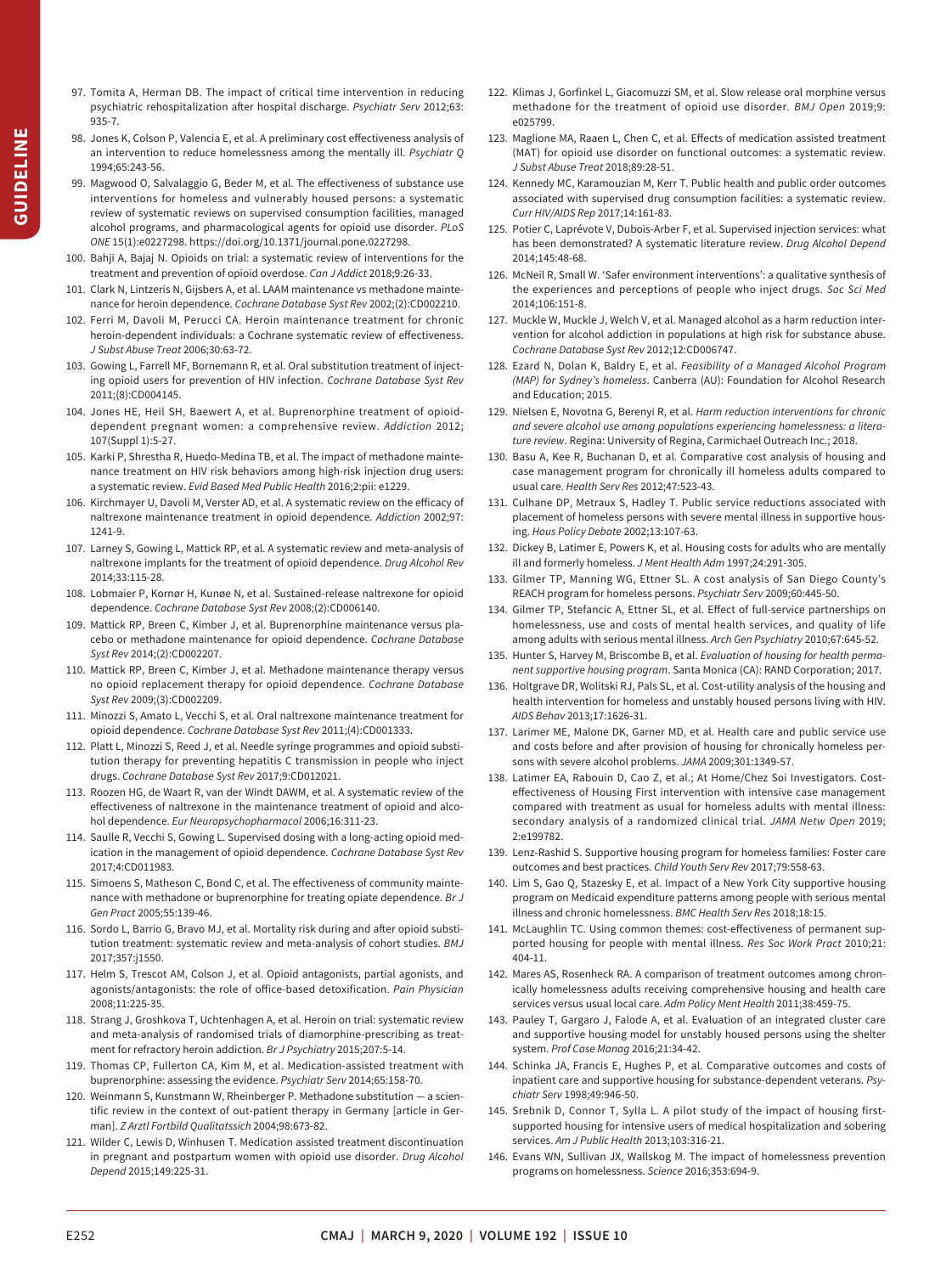- <span id="page-13-1"></span> 147. Clark RE, Teague GB, Ricketts SK, et al. Cost-efectiveness of assertive community treatment versus standard case management for persons with cooccurring severe mental illness and substance use disorders. *Health Serv Res*  1998;33:1285-308.
- <span id="page-13-3"></span> 148. Lehman AF, Dixon L, Hoch JS, et al. Cost-efectiveness of assertive community treatment for homeless persons with severe mental illness. *Br J Psychiatry*  1999;174:346-52.
- <span id="page-13-4"></span> 149. Wolf N, Helminiak TW, Morse GA, et al. Cost-efectiveness evaluation of three approaches to case management for homeless mentally ill clients. *Am J Psychiatry*  1997;154:341-8.
- <span id="page-13-2"></span> 150. Okin RL, Boccellari A, Azocar F, et al. The efects of clinical case management on  $\ddot{\phantom{0}}$ hospital service use among ED frequent users. *Am J Emerg Med* 2000;18:603-8.
- <span id="page-13-5"></span>151. Hwang SW. Homelessness in health. *CMAJ* 2001;164:229-33.
- <span id="page-13-6"></span>152. National Clinical Guideline Centre (UK). *Patient experience in adult NHS services: improving the experience of care for people using adult NHS services patient experience in generic terms*. NICE Clinical Guidelines No 138. London (UK): Royal College of Physicians; 2012. Available: www.ncbi.nlm.nih.gov/ [books/NBK115230](www.ncbi.nlm.nih.gov/books/NBK115230) (accessed 2019 Dec. 12).
- <span id="page-13-7"></span> 153. Jonker IE, Sijbrandij M, Van Luijtelaar MJA, et al. The efectiveness of interven- tions during and afer residence in women's shelters: a meta-analysis. *Eur J Public Health* 2015;25:15-9.
- 154. Rivas C, Ramsay J, Sadowski L, et al. Advocacy interventions to reduce or eliminate violence and promote the physical and psychosocial well-being of women who experience intimate partner abuse. *Cochrane Database Syst Rev*  2015;(12):CD005043.
- <span id="page-13-12"></span> 155. Speirs V, Johnson M, Jirojwong S. A systematic review of interventions for homeless women. *J Clin Nurs* 2013;22:1080-93.
- <span id="page-13-8"></span> 156. Wathen CN, MacMillan HL. Interventions for violence against women: scientific review. *JAMA* 2003;289:589-600.
- <span id="page-13-9"></span> 157. Constantino R, Kim Y, Crane PA. Efects of a social support intervention on health outcomes in residents of a domestic violence shelter: a pilot study. *Issues Ment Health Nurs* 2005;26:575-90.
- <span id="page-13-11"></span> 158. Gubits D, Shinn M, Wood M, et al. *Family options study: 3-year impacts of housing and services interventions for homeless families*. 2016. doi: 10.2139/ ssrn.3055295.
- 159. Milby JB, Schumacher JE, Wallace D, et al. To house or not to house: the efects of providing housing to homeless substance abusers in treatment. *Am J Public Health* 2005;95:1259-65.
- 160. Nyamathi AM, Leake B, Flaskerud J, et al. Outcomes of specialized and traditional AIDS counseling programs for impoverished women of color. *Res Nurs Health* 1993;16:11-21.
- <span id="page-13-10"></span> 161. Nyamathi A, Flaskerud J, Keenan C, et al. Efectiveness of a specialized vs. traditional AIDS education program attended by homeless and drug-addicted women alone or with supportive persons. *AIDS Educ Prev* 1998;10:433-46.
- <span id="page-13-13"></span> 162. Wang JZ, Mott S, Magwood O, et al. The impact of interventions for youth experiencing homelessness on housing, mental health, substance use, and family cohesion: a systematic review. *BMC Public Health* 2019;19:1528.
- <span id="page-13-14"></span> 163. Couch J. 'My life just went zig zag': refugee young people and homelessness. *Youth Stud Aust* 2011;30:22-32.
- 164. Couch J. 'Neither here nor there': refugee young people and homelessness in Australia. *Child Youth Serv Rev* 2017;74:1-7.
- 165. Couch J. On their own: perceptions of services by homeless young refugees. *Dev Pract* 2012;(31):19-28.
- 166. D'Addario S, Hiebert D, Sherrell K. Restricted access: The role of social capital GVRD. *Refuge* 2007;24:107-15. in mitigating absolute homelessness among immigrants and refugees in the
- 167. Dwyer P, Brown D. Accommodating "others"?: housing dispersed, forced migrants in the UK. *J Soc Welf Fam Law* 2008;30:203-18.
- 168. Flatau P, Smith J, Carson G, et al. *The housing and homelessness journeys of refugees in Australia*. AHURI Final Rep No 256. Melbourne (AU): Australian Housing and Urban Research Institute Limited; 2015.
- 169. Hulín M, Hulínová VA, Martinkovič M, et al. Housing among persons of international protection in the Slovak Republic. *Rajagiri J Soc Dev* 2013;5.
- 170. Idemudia ES, Williams JK, Wyatt GE. Migration challenges among Zimbabwean refugees before, during and post arrival in South Africa. *J Inj Violence Res*  2013;5:17-27.
- 171. Im H. A social ecology of stress and coping among homeless refugee families. Sciences. University of Minnesota Digital Conservancy; 2012:355. Available: Vol. 73, Dissertation Abstracts International Section A: Humanities and Social http://ovidsp.ovid.com/ovidweb.cgi?T=JS&PAGE=reference&D=psyc9&NEWS= [N&AN=2012-99130-061](http://ovidsp.ovid.com/ovidweb.cgi?T=JS&PAGE=reference&D=psyc9&NEWS=N&AN=2012-99130-061) (accessed 2019 Sept. 1). Login required to access content.
- 172. Kissoon P. From persecution to destitution: a snapshot of asylum seekers' housing and settlement experiences in Canada and the United Kingdom. *J Immigr Refug Stud* 2010;8:4-31.
- 173. Kissoon P. An uncertain home: refugee protection, illegal immigration status, and their efects on migrants' housing stability in Vancouver and Toronto. *Can Issues* 2010;64-7.
- 174. Mostowska M. Migration and homelessness: the social networks of homeless Poles in Oslo. *J Ethn Migr Stud* 2013;39:1125-40.
- 175. Mostowska M. Homelessness abroad: "place utility" in the narratives of the Polish homeless in Brussels. *Int Migr* 2014;52:118-29.
- 176. Paradis E, Novac S, Sarty M, et al. Homelessness and housing among status immigrant, non-status migrant, and Canadian-born Families in Toronto. *Can Issues* 2010.
- housing situations of successful refugee claimants in the GVRD. *Refuge*  177. Sherrell K, D'Addario S, Hiebert D. On the outside looking in: the precarious 2007;24:64-75.
- 178. Sjollema SD, Hordyk S, Walsh CA, et al. Found poetry: finding home a qualitative study of homeless immigrant women. *J Poetry Ther* 2012;25:205-17.
- <span id="page-13-15"></span> women with insecure housing in Montréal Canada. *J Int Migr Integr* 2016;17: 179. Walsh CA, Hanley J, Ives N, et al. Exploring the experiences of newcomer 887-904.
- <span id="page-13-16"></span>180. Kendall CE, Shoemaker ES, Crowe L, et al. Engagement of people with lived experience in primary care research: living with HIV Innovation Team Community Scholar Program. *Can Fam Physician* 2017;63:730-1.
- <span id="page-13-17"></span>181. Swinkels H, Pottie K, Tugwell P, et al.; Canadian Collaboration for Immigrant and Refugee Health (CCIRH). Development of guidelines for recently arrived immigrants and refugees to Canada: Delphi consensus on selecting preventable and treatable conditions. *CMAJ* 2011;183:E928-32.
- <span id="page-13-18"></span> evidence profiles and summary of findings tables. *J Clin Epidemiol* 2011;64: 182. Guyatt G, Oxman AD, Akl EA, et al. GRADE guidelines: 1. Introduction — GRADE 383-94.
- <span id="page-13-19"></span>183. Pottie K, Mathew CM, Mendonca O, et al. PROTOCOL: A comprehensive review of prioritized interventions to improve the health and wellbeing of persons with lived experience of homelessness. *Campbell Syst Rev* 2019;15:e1048.
- 184. Magwood O, Gebremeskel A, Ymele Leki V, et al. *Protocol 1: The experiences of homeless and vulnerably housed persons around health and social services. A protocol for a systematic review of qualitative studies*. Cochrane Methods Equity; 2018. Available: https://methods.cochrane.org/equity/sites/methods.cochrane. [org.equity/files/public/uploads/protocol-\\_the\\_experiences\\_of\\_homeless\\_and\\_](https://methods.cochrane.org/equity/sites/methods.cochrane. org.equity/files/public/uploads/protocol-_the_experiences_of_homeless_and_vulnerably_housed_persons_around_health_and_social_services.pdf)  [vulnerably\\_housed\\_persons\\_around\\_health\\_and\\_social\\_services.pdf](https://methods.cochrane.org/equity/sites/methods.cochrane. org.equity/files/public/uploads/protocol-_the_experiences_of_homeless_and_vulnerably_housed_persons_around_health_and_social_services.pdf) (accessed 2019 Dec. 12).
- 185. Kpade V, Magwood O, Salvalaggio G, et al. *Protocol 3: Harm reduction and pharmacotherapeutic interventions for persons with substance use disorders: a protocol for a systematic review of reviews*. Cochrane Methods Equity; 2018.
- <span id="page-13-20"></span>186. Wang J, Mott S, Mathew C, et al. Protocol: Impact of interventions for homeless youth: a narrative review using health, social, Gender, and equity outcomes. Cochrane Methods Equity; 2018. Available: https://methods.cochrane.org/ [equity/sites/methods.cochrane.org.equity/files/public/uploads/youth\\_narrative](https://methods.cochrane.org/equity/sites/methods.cochrane.org.equity/files/public/uploads/youth_narrative_review_protocol.pdf)  [\\_review\\_protocol.pdf \(](https://methods.cochrane.org/equity/sites/methods.cochrane.org.equity/files/public/uploads/youth_narrative_review_protocol.pdf)accessed 2019 Dec. 12).
- <span id="page-13-21"></span>187. Alonso-Coello P, Oxman AD, Moberg J, et al.; GRADE Working Group. GRADE Evidence to Decision (EtD) frameworks: a systematic and transparent approach to making well informed healthcare choices. 2: Clinical practice guidelines. *BMJ* 2016;353:i2089.
- approach to making well informed healthcare choices. 1: Introduction. *BMJ*  188. Alonso-Coello P, Schünemann HJ, Moberg J, et al.; GRADE Working Group. GRADE Evidence to Decision (EtD) frameworks: a systematic and transparent 2016;353:i2016.
- <span id="page-13-22"></span>189. Schünemann HJ, Mustafa R, Brozek J, et al.; GRADE Working Group. GRADE Guidelines: 16. GRADE evidence to decision frameworks for tests in clinical practice and public health. *J Clin Epidemiol* 2016;76:89-98.
- <span id="page-13-0"></span>190. GRADEpro GDT: GRADEpro Guideline Development Tool [sofware]. Hamilton (ON): McMaster University; 2015 (developed by Evidence Prime, Inc.). Available: https://gradepro.org (accessed 2019 Feb. 1).
- 191. Tugwell P, Knottnerus JA. When does a good practice statement not justify an evidence based guideline? *J Clin Epidemiol* 2015;68:477-9.
- 192. Guyatt GH, Alonso-Coello P, Schünemann HJ, et al. Guideline panels should seldom make good practice statements: guidance from the GRADE Working Group. *J Clin Epidemiol* 2016;80:3-7.
- 193. Guyatt GH, Schünemann HJ, Djulbegovic B, et al. Guideline panels should not GRADE good practice statements. *J Clin Epidemiol* 2015;68:597-600.
- j 194. Drazen JM, de Leeuw PW, Laine C, et al. Toward more uniform conflict disclosures: the updated ICMJE conflict of interest reporting form. *JAMA* 2010;304:212-3.